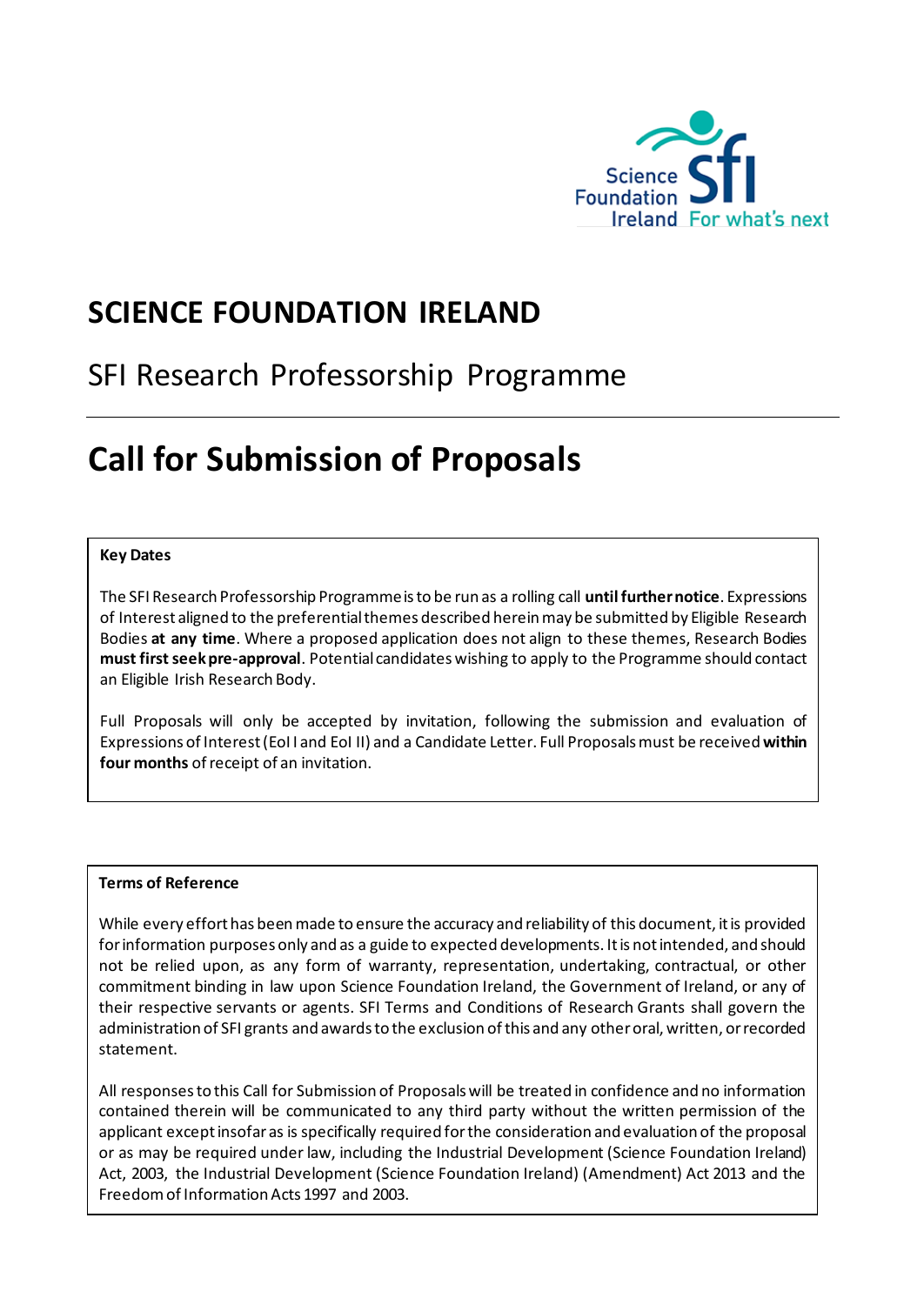

| Key Changes to the SFI Research Professorship Programme              |                                                |    |
|----------------------------------------------------------------------|------------------------------------------------|----|
| 1                                                                    | Introduction                                   | 4  |
| $2^{\circ}$                                                          | The Applicant: Eligibility and Programme Remit | 6  |
| 3                                                                    | <b>Economic and Societal Impact</b>            | 8  |
| 4                                                                    | <b>Programme Details</b>                       | 10 |
| 5                                                                    | <b>Application Process</b>                     | 12 |
| 6                                                                    | <b>Proposal Review Procedure and Criteria</b>  | 25 |
| $\overline{ }$                                                       | <b>SFI Policies and Positions</b>              | 27 |
| 8                                                                    | <b>Award Management</b>                        | 30 |
| 9                                                                    | <b>Further Information</b>                     | 32 |
|                                                                      |                                                |    |
| <b>Appendix A: Applicant CV Template</b>                             |                                                |    |
| Appendix B: Research Professorship Programme Full Proposal Checklist |                                                |    |

Appendix B: Research Professorship Programme Full Proposal Checklist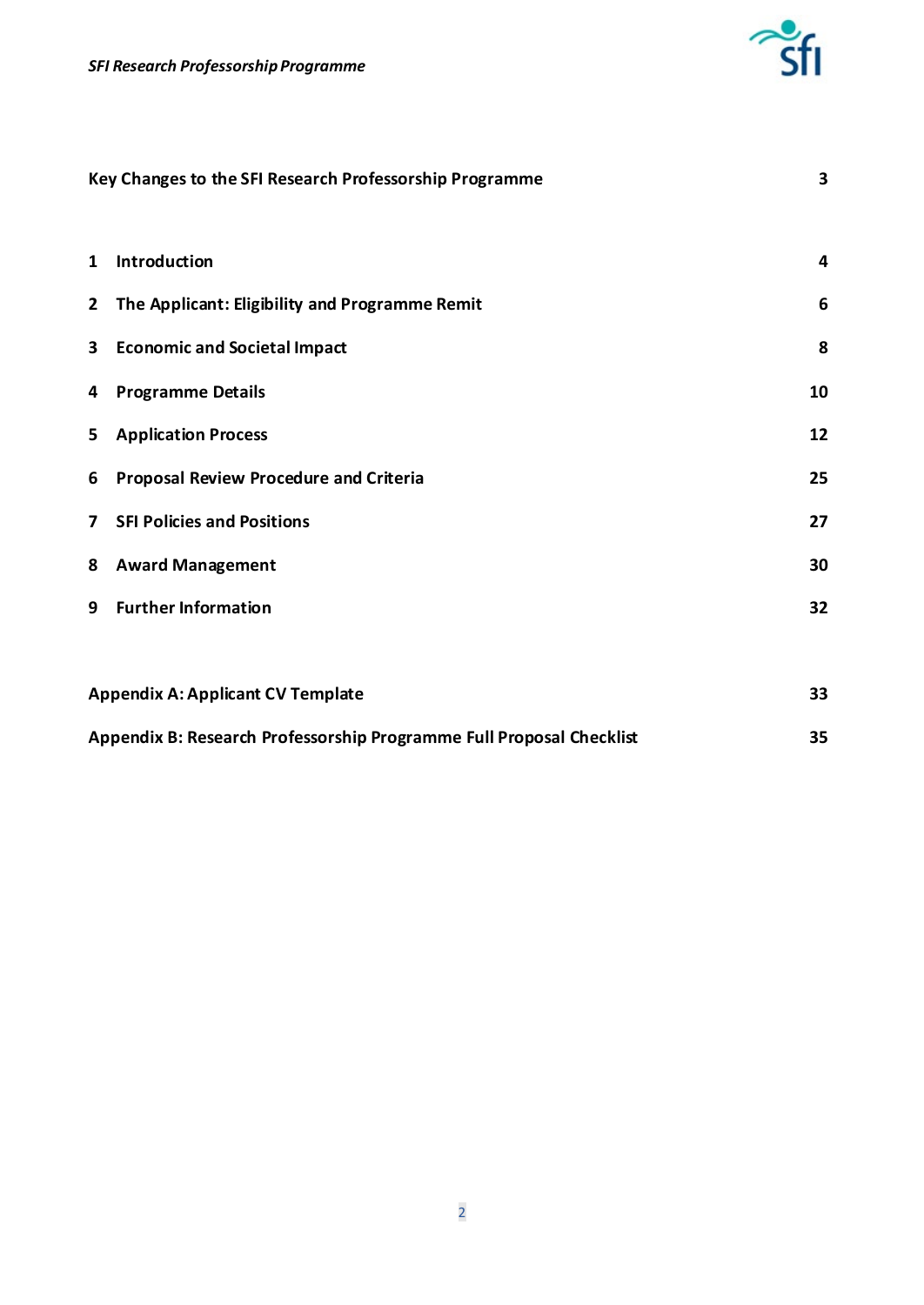

## <span id="page-2-0"></span>**Key Changes to the SFI Research Professorship Programme**

- This call to the SFI Research Professorship Programme will run as a rolling call for proposals **until further notice**. SFI will notify all Eligible Research Bodies in advance of any further changes or the launch of a new call.
- For this call, proposals will be accepted underall areas of SFI's legal remit; however, applications are **strongly preferred** where they align to at least one of two strategic themes: **Theme 1 – Women in**  Research Professorship Roles; Theme 2 – Joint Appointments with UK Research Institutions.
- There will be **no order of preference** for the themes outlined in this call.
- **Pre-approval** to submit an Expression of Interest will be required where the application does not align to the preferential themes.
- Awards made through this call will have a duration of **up to 10 years**; funding will be provided over **two five-year cycles**, subject to a review of progress.
- Applications will include a budget tailored to the requirements of the proposed research programme for the first five-year cycle. **No maximum budget is applied underthis call**; however, applicants must clearly articulate the need for the budget and value for money will be considered as part of the review criteria for this programme.
- Funding through a second five-year cycle will be provided following a successful review of progress in the first funding cycle; award holders will be invited to submit a "**Continuity Proposal**" to support the activities in the second cycle; this proposal must be approved to allow funding to continue.
- While noting the specific nature of Theme 2 in this call, joint appointments will be considered under Theme 1 where the foreign institution is based **outside of Ireland, including the United Kingdom**. Applicants will need to demonstrate that research funding is available in that country to allow activities to continue; SFI funding through this programme may not be used to directly support research activities in other countries.
- <span id="page-2-1"></span>• Host Research Bodies of awardees funded under Theme 1 of this call may apply for a supplemental award of **up to €100,000** to support costs associated with recruitment. The application must be submitted within 12 months of the official start date for the award.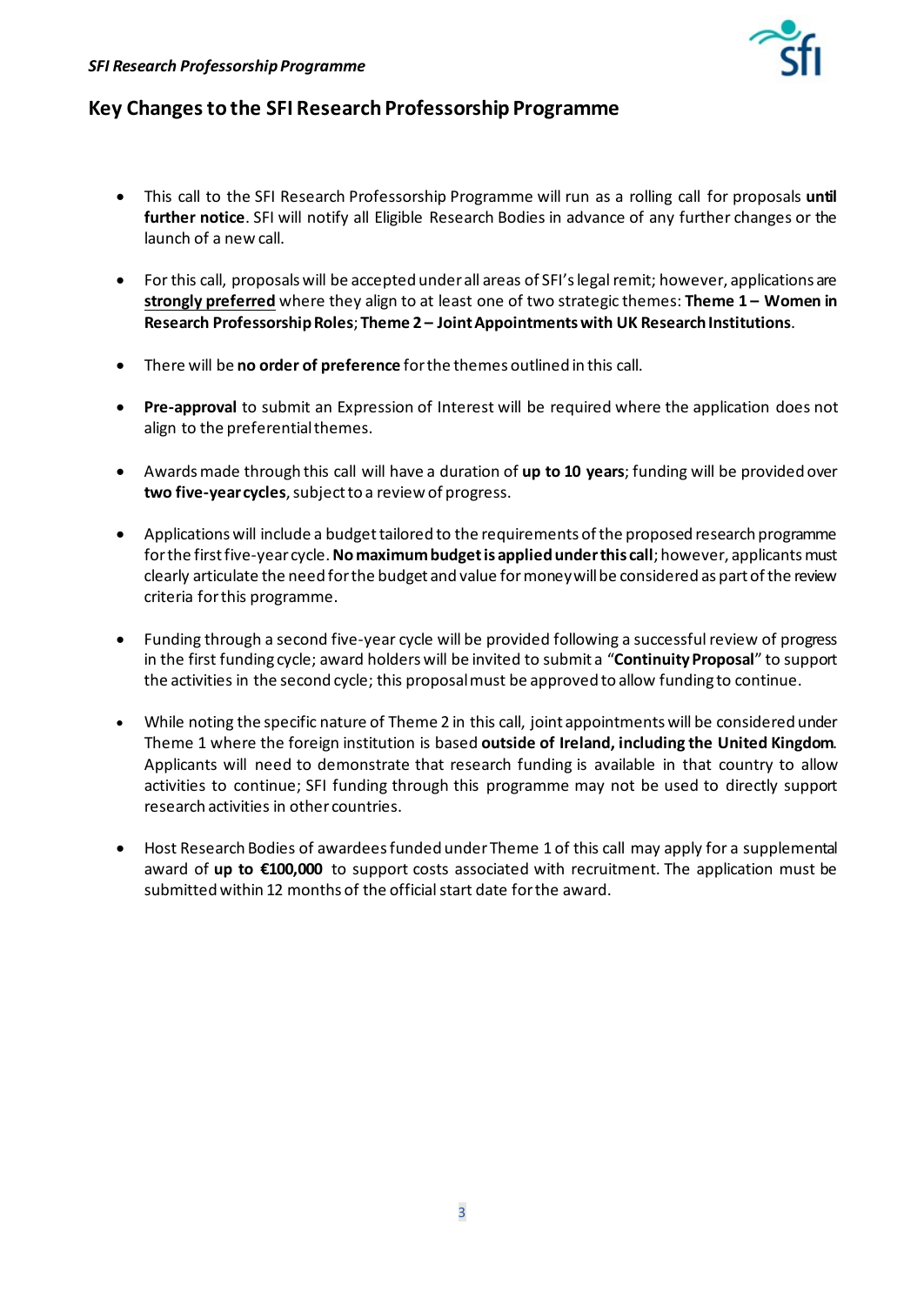

# **1 Introduction**

The legal remit of Science Foundation Ireland (SFI) is to promote, develop and assist the carrying out of oriented basic and applied research in strategic areas of scientific endeavour that concern the future development and competitiveness of industry and enterprise in the State. [1](#page-3-0) **Oriented basic research** is "*research that is carried out with the expectation that it will produce a broad base of knowledge that is likely to form the background to the solution of recognised, or expected, current or future problems or possibilities*". Additionally, **applied research** is defined as "*an original investigation undertaken to acquire new knowledge and is directed primarily towards a specific practical aim or objective. The results of applied research are intended primarily to be valid for a single or limited number of products, operations, methods, or systems*".

Attracting outstanding research talent to Ireland is one of the principal ambitions of SFI. Since its launch in 2003, the **SFI Research Professorship Programme** has sought to support national strategic priorities by assisting research bodies in the recruitment of world-leading researchers for Professorial Chairs, or similar research leadership positions in targeted scientific areas. The programme has also acted as a mechanism to support the recruitment of individuals who possess a strong industry background and may also allow for the recruitment of those intending to hold senior roles in SFI Research Centres orother centres of scale.

The SFI Research Professorship Programme will not only provide Research Bodies in Ireland with an opportunity to identify and create strategically relevant, timely and critically needed posts, but will also ensure that those posts are filled by world-class researchers who will be recognised by their peers for their achievements and who will have already demonstrated their excellence by obtaining funding through extremely competitive funding calls (such as those coordinated by the European Research Council and/or major national science funding agencies), or who are able to convince their peers that they have the potential to win such funding in the near future.

Through this call and in the future, the SFI Research Professorship Programme will introduce **preferential themes**, which will be associated with areas of **key strategic, disciplinaryor societal importance**, and which are seen as being highly important to Ireland's research and innovation landscape. Applications under these preferential themes are **strongly encouraged**.

<span id="page-3-3"></span>Under this call, SFI is reinforcing its commitment to providing opportunities for women in leadership throughout our portfolio of programmes. As laid out in SFI's *Shaping Our Future Strategy 2025*, [2](#page-3-1) the Foundation is seeking to achieve gender balance in the leadership of awards funded by SFI, with **women holding at least 35% of leadership roles by the end of 2025**. In addition, SFI is mandating that almost all eligible Research Bodies adhere to the Higher Education Authority (HEA) Athena SWAN Bronze and Silver Award timelines to be eligible to host SFI awards. These timelines can be found in the HEA statement on the Athena SWAN Charter in Ireland.<sup>[3](#page-3-2)</sup> To date, Research Bodies in Ireland have rarely utilised the SFI Research Professorship Programme as a mechanism for the recruitment of researchers who are women. Nonetheless, it is recognised that addressing gender imbalance in senior academic roles can help to inspire more widespread change at all levels within academia. **This call includes a preferential theme (Theme 1) dedicated to the recruitment of womeninto Research Professorship roles**.

SFI acknowledges that many world-leading researchers are keen to have greater flexibility in where they carry out their work and will often manage large teams and have the necessary funding to be able to successfully hold positions in more than one institution or country. Given appropriate resources and ensuring that the activities are properly planned, and carefully managed, such joint appointments have the potential to be mutually beneficial to the institutions involved and to increase the productivity and visibility of the researcher concerned.

<span id="page-3-0"></span><sup>&</sup>lt;sup>1</sup> About SFI - [What we do](http://www.sfi.ie/about-us/about-sfi/what-we-do/)

<span id="page-3-1"></span><sup>2</sup> <https://www.sfi.ie/strategy/SFI-Strategy-2025-Shaping-Our-Future.pdf>

<span id="page-3-2"></span><sup>3</sup> [https://hea.ie/assets/uploads/2019/11/HEA-Statement-on-Athena-SWAN-Charter-in-Ireland-2019\\_July-2019.pdf](https://hea.ie/assets/uploads/2019/11/HEA-Statement-on-Athena-SWAN-Charter-in-Ireland-2019_July-2019.pdf)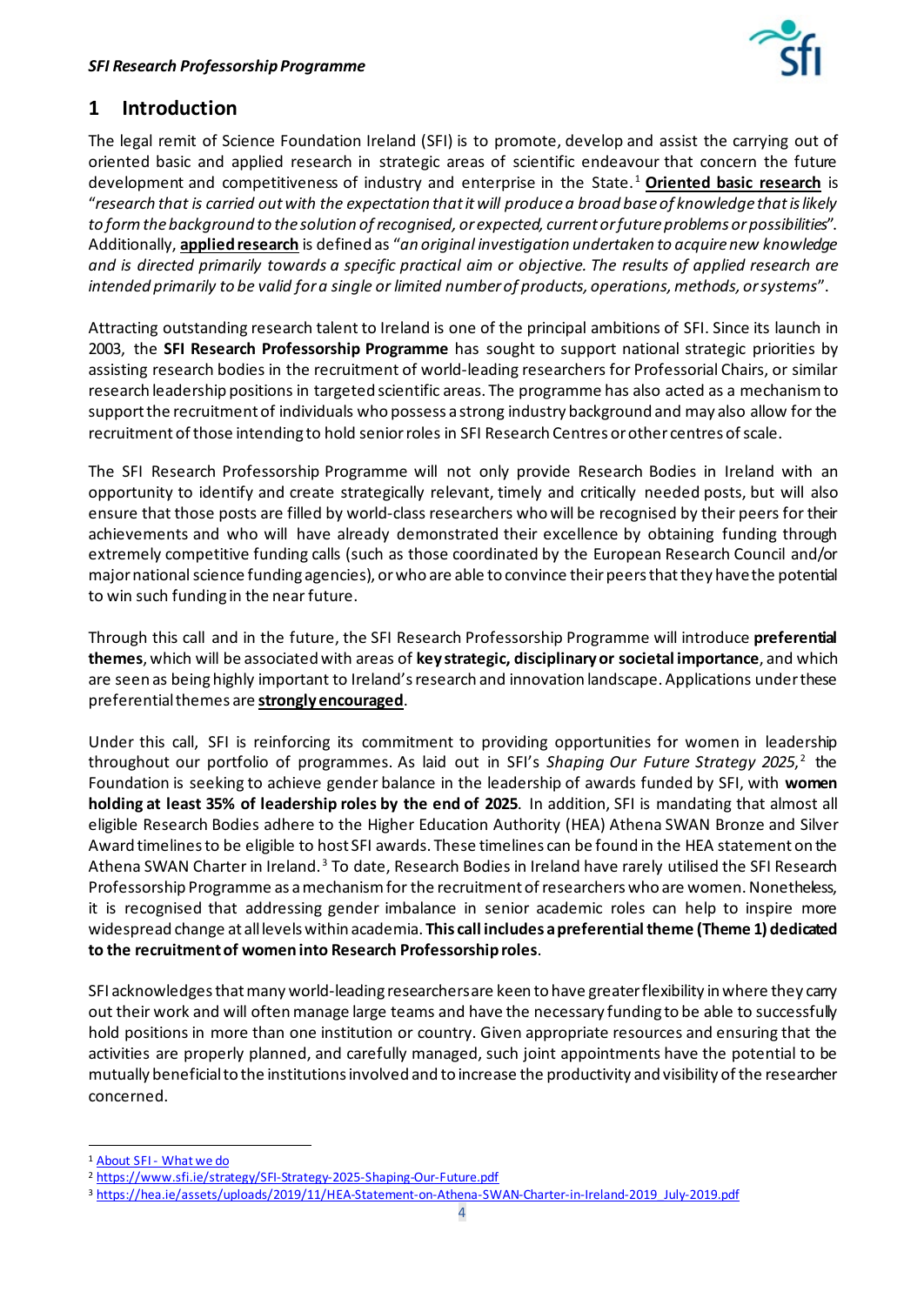

An option to create joint appointments through applications to the SFI Research Professorship Programme was first introduced in 2018. For this call, a preferential theme (Theme 2) will focus on joint appointments **with institutions in the United Kingdom(UK)**. As well as being Ireland's closest neighbour geographically, the UK shares many commonalities with Ireland that may serve to enhance the potential for successful joint appointments. Coming at a time when the UK leaves the European Union (EU), the option of a joint appointment with an institution in a country that is still a member of the EU will be seen by many to be highly attractive. Applications proposing joint appointments with any research institution in the UK will be considered through this call, but SFI notes the potentially exciting opportunities available through this programme to create cross-border joint appointments with Queen's University Belfast and the University of Ulster; such interactions could have the potential to catalyse larger-scale activities in the future, such as creating Research Centres involving institutions on both sides of the Irish border. More details on joint appointment applications are provided in Section 2.4.

For clarity, it should be noted that applications submitted to SFI under Theme 1 may also seek to create joint appointments; however, such appointments may be with institutions **anywhere in the world, including the UK**. Researchers seeking to create a joint appointment are required to have appropriate research funding available in the country of their overseas research institution; funding provided by SFI through this call may **not** be used to support research activities in other countries.

It is recognised that the creation of Professorial-level positions with support from leading industrial partners or philanthropic organisations has the potential to reinforce the benefits of recruiting excellent researchers. SFI **strongly encourages** applications through this programme which, if successful, create **Endowed Chairs** in which the recipient of the award will hold a position with a title that can be clearly associated with both the Foundation and the industrial or philanthropic partner(s). Applicants and host Research Bodies are encouraged to contact potential partners for Endowed Chairs in advance of an application to this programme; should such an approach be considered; details may be added in relevant parts of the application (see, for example, Section 5.4.14).

Given the outstanding nature of the individuals this programme is intended to support, SFI will commit to providing financial support for **up to 10 years**. Funding will be provided to successful applicants for an initial five-year programme of work; a second five-year cycle of funding may be provided, following a successful progress review of the initial activities and subject to available SFI budget.

## **1.1 Objectives of the SFI Research Professorship Programme**

- To provide a mechanism for recruiting world-leading researchers to Ireland's research institutions
- To encourage institutions to appoint women to senior academic positions in Ireland, as prioritised through Theme 1
- To allow world-leading researchers to hold a joint appointment between institutions in Ireland and an institution abroad; joint appointments with research institutions in the UK are prioritised through Theme 2
- To increase the number of current ERC awardees working in Ireland and to provide a strong platform for future ERC successes
- To increase the number of leadership roles held by Ireland-based PIs in major European initiatives, in particular those supported under current and future EuropeanUnion Framework Programmes
- To add critical expertise and excellence to SFI Research Centres and other centres of scale
- To increase Ireland's success in winning top-tier international prizes
- To build reputation that helps to attract new partnerships with industry
- To further enhance the quality of academic outputs from Ireland's research institutions, such that they are recognised as being amongst the best in the world
- To increase the proportion of invention disclosures, patents, licences and spinouts recorded by Enterprise Ireland that are directly linked to SFI-funded research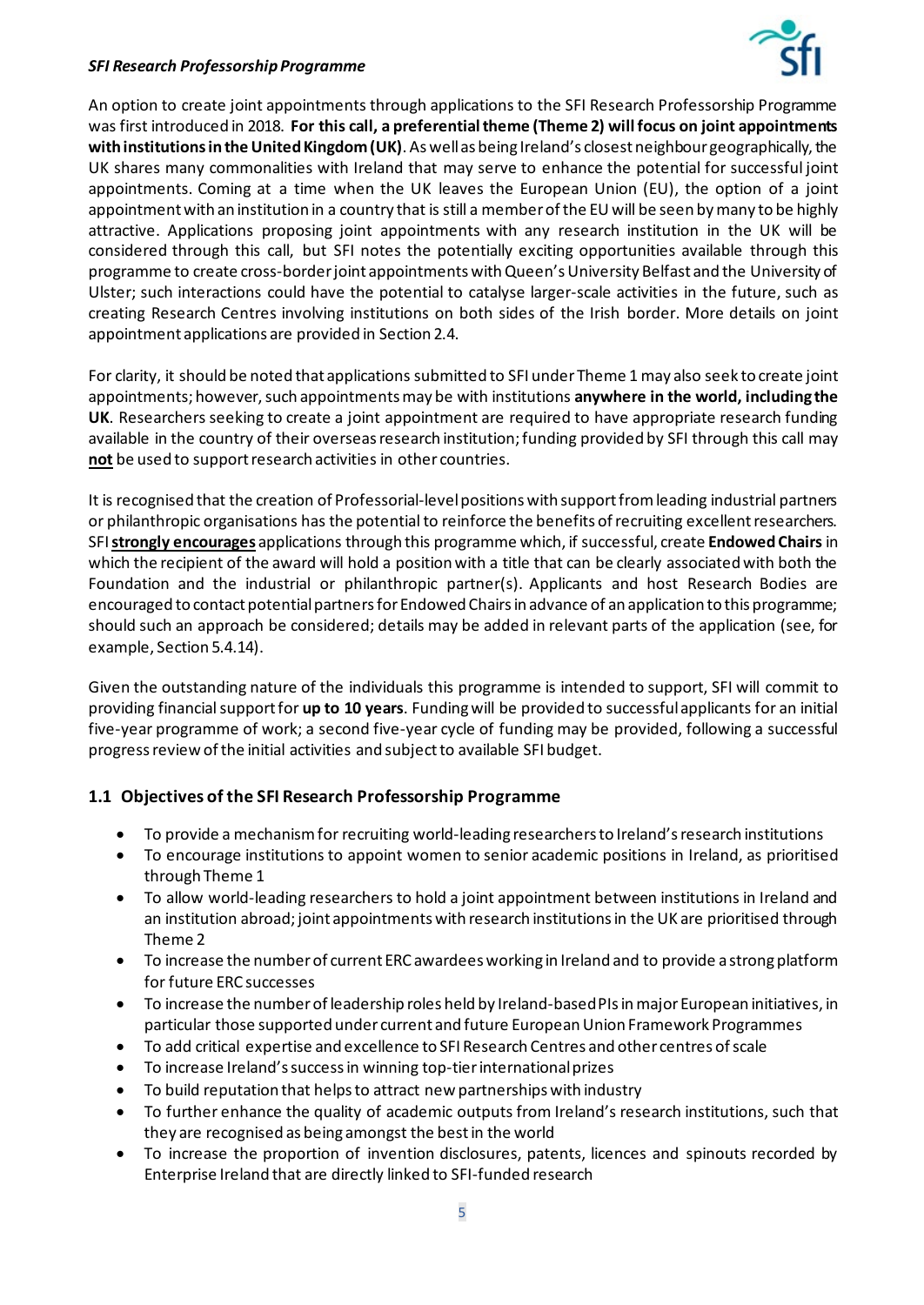

# <span id="page-5-0"></span>**2 The Applicant: Eligibility and Programme Remit**

## **2.1 Calibre of Applicant**

Suitable applicants for an SFI Research Professorship Programme award will be outstanding researchers in academia or industry, recognised as world leaders in their discipline, with a demonstrated capacity for strategic and dynamic leadership on the international stage. They will have already been successful in obtaining funding through extremely competitive funding calls or will demonstrate clear potential to do so in the near future.

SFI expects researchers funded through this programme to be exceptionalpeople with the clear potential to bring about significant advancements for their chosen host institutions and for Ireland as a whole. In addition to their success (or potential for success) in winning competitive funding, applicants will meet many, if not all, of the following criteria:

- Holder of a full professorial position (or equivalent) at a major international research institution, **or** demonstrating an outstanding career trajectory that indicates that such a position will be earned in the near future
- Holder of a senior position in industry
- Recognised within their field(s) for their influential scientific and/or technological achievements
- Significant professional achievements in the generation of knowledge, the development of individuals, support for the broader society and the economy, and support for the research community
- Senior authorship of a considerable body of literature that hasmade a significant impact in their field
- Recipient of significant international awards and fellowships
- Plenary/keynote speaker at top-tier international conferences, and organiser of such meetings of importance
- Distinguished service record on national or international grant review boards
- Successful track record in securing independent funding from competitive, publicly funded sources and/or through private investment

Applicants from industry are required to demonstrate equivalent measures of esteem (e.g., serving on corporate boards, receipt of industry awards or fellowships). A successful track record in technology transfer, technology commercialisation and academic–industrial collaborations, where appropriate, is also highly desirable.

**SFI has recently become a signatory to the San Francisco Declaration of Research Assessment (DORA), [4](#page-5-1) and as such is aligning its review and evaluation processes with DORA principles. To this end, all types of research output are recognised and SFI is committed to assessing the quality and impact of research through means other than journal impact factors. Applicants are required to submit a CV (see Appendix A) as part of this application, the template for which provides an opportunity to detail a broad variety of research and impact achievements.In the spirit of supporting open research and as a signatory of Plan S[,5](#page-5-2) SFI will also consider a commitment to making data and other types of research, open and accessible.**

<span id="page-5-1"></span><sup>4</sup> <https://sfdora.org/read/>

<span id="page-5-2"></span><sup>5</sup> <https://www.coalition-s.org/>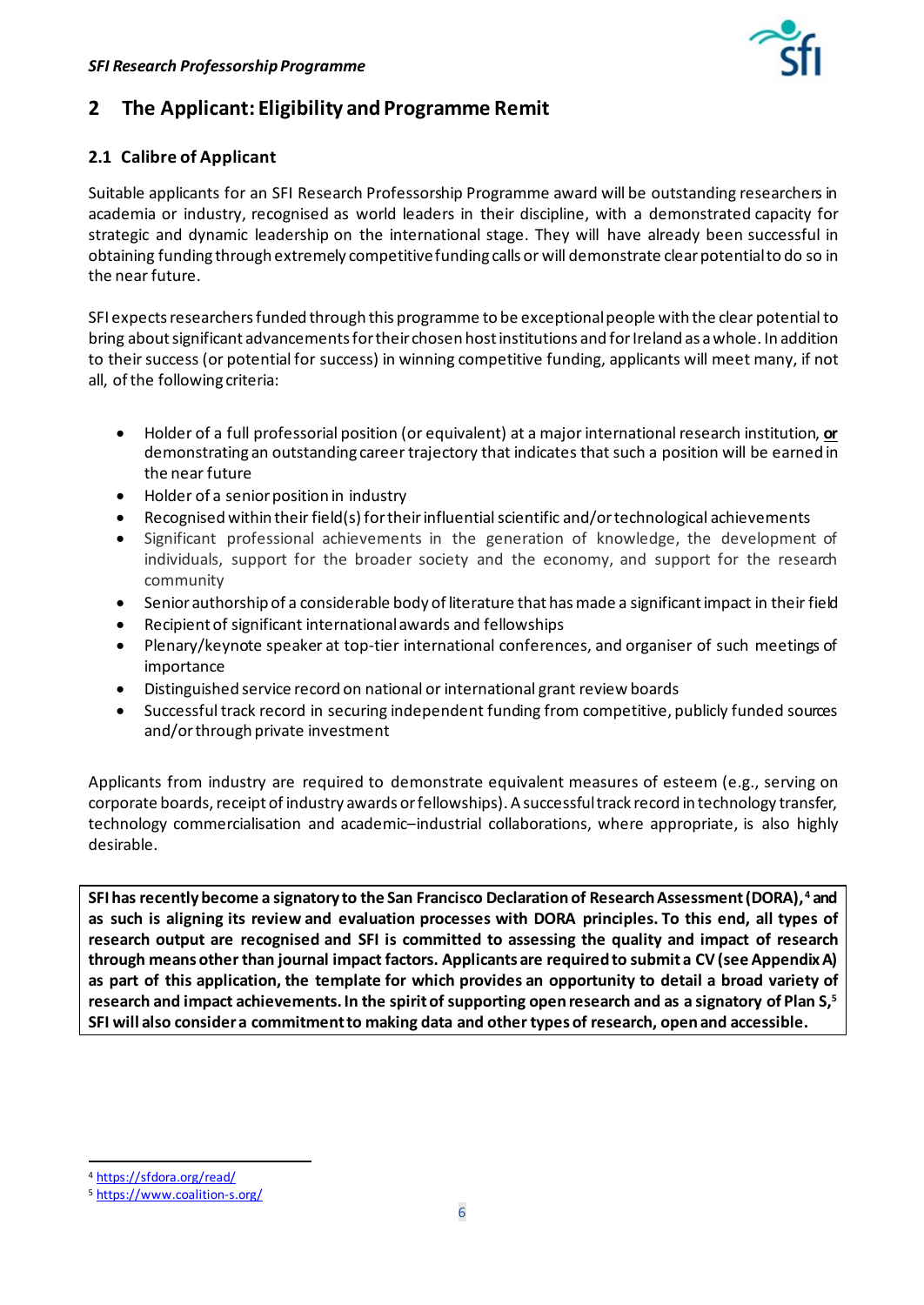

## **2.2 Eligibility of the Research Body**

The Research Body is the institution responsible for the overall financial and administrative co-ordination of research programmes supported by funding from SFI. Host Research Bodies must be situated in the Republic of Ireland. A list of eligible Research Bodies is available on the SFI website.<sup>[6](#page-6-0)</sup>

*The terms 'Research Body' and 'Institution' are equivalent and interchangeable in SFI documentation and in the SFI SESAME system.*

## **2.3 Programme Remit**

In 2018, the Irish Government undertook a review of the objectives of National Research Prioritisation, building upon the original exercise carried out in 2012, $<sup>7</sup>$  $<sup>7</sup>$  $<sup>7</sup>$  and taking into account a number of important</sup> challenges and developments, including the growth of disruptive technologies, Brexit and the adoption of UN Sustainable Development Goals, amongst others. [8](#page-6-2) Research Prioritisation will continue to demand that the majority of Ireland's competitive funding is concentrated on areas deemed likely to yield the greatest economic and societal impact. For this call, proposals must either be aligned to one of the 14 *Refreshed Priority Areas*for 2018-2023, which are the constituents of six broad Research Priority themesthat underpin the updated prioritisation exercise, or they must demonstrate significant industrial relevance and strong economic impact. In addition, for this call, **proposals will ideally align to at least one of two preferential strategic themes**; this call specifically seeks applications promoting the recruitment of women in Research Professorship posts and aims to create joint appointments with institutions based in the United Kingdom.

## **2.4 Joint Appointments**

Joint appointments proposed through this call must be meaningful and beneficial arrangementsto all parties. Proposals submitted to this call will require detailed planning and scheduling of the applicant's time over the duration of the award; it will be mandatory to provide a plan in which the applicant will demonstrate an intention to be located within the Irish host Research Body for **at least 40% of theirtotal working time**. This figure is considered an absolute minimum to allow a viable programme of research to be carried out and for the award holder to demonstrate the level of influence and leadership that is expected of an SFI Research Professor; ideally, applicants will allocate more than the minimum time to the Irish host Research Body. Teams funded through this award may include a senior researcher (i.e., a Senior Research Fellow), who would be expected to lead the team and ensure smooth progress during those periods where the Research Professor is fulfilling obligations at the overseas institution.

**This call includes a preferential theme to create joint appointments with institutions in the United Kingdom. However, it should be noted that the other preferentialtheme for this call – the recruitment of women into Research Professorship roles – may also take the form of a joint appointment with an institution outside of Ireland, including the United Kingdom.** 

Importantly, applicants seeking to utilise this call to create a joint appointment must have appropriate funding in both of the countriesin which they will be based; **funding awarded through this call may only be used to support teams and activities based in the Irish host Research Body**. Where an applicant holds research funding that can be moved to another country (e.g., an ERC grant), the applicant may either choose to move such funding to the Irish host Research Body or leave the award at the original host institution. In any case, **appropriate funding must be in place to support the work being carried out outside of Ireland**.

<span id="page-6-0"></span><sup>6</sup> <http://www.sfi.ie/funding/sfi-policies-and-guidance/eligibility-related-information/index.xml>

<span id="page-6-1"></span><sup>&</sup>lt;sup>7</sup> [Report of the Research Prioritisation Steering Group \(2012\)](https://www.djei.ie/en/Publications/Publication-files/Research-Prioritisation.pdf)

<span id="page-6-2"></span><sup>8</sup> <https://dbei.gov.ie/en/Publications/Publication-files/Research-Priority-Areas-2018-to-2023.pdf>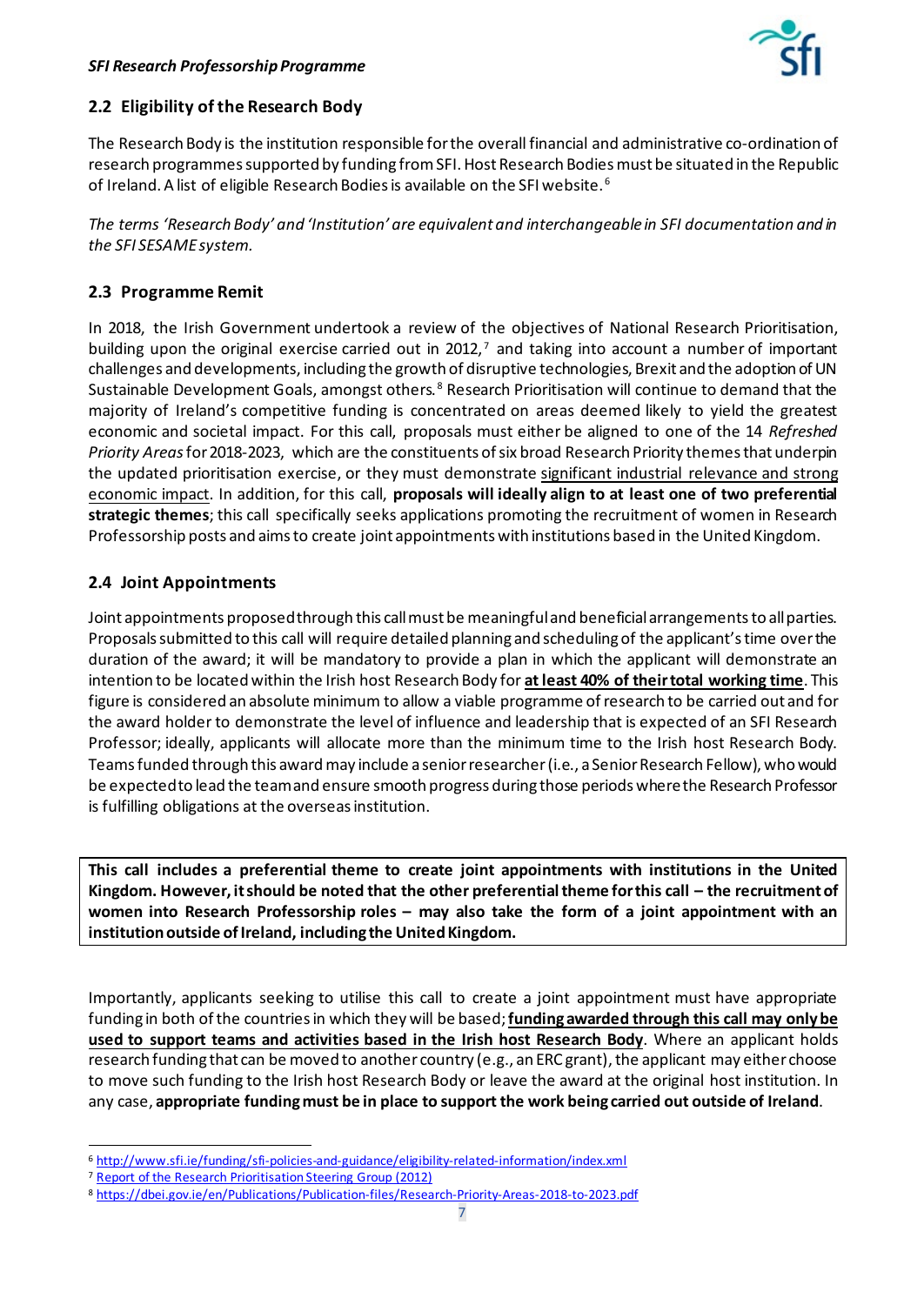<span id="page-7-2"></span>

**Joint appointments may only proceed where agreements have been reached on the commitments being made to both institutions involved. Agreement must also be reached by both institutions on the mechanism by which intellectual property (IP) rights will be managed, and thus how maximum impact will be generated; this agreement must be compliant with Irish regulations.[9](#page-7-1)**

# <span id="page-7-0"></span>**3 Economic and Societal Impact**

Science Foundation Ireland funds research on behalf of the Government of Ireland. As with all public spending, it is necessary to demonstrate and articulate the potential impact and benefits of scientific research.

For the SFI Research Professorship Programme, proposals will not only need to demonstrate scientific excellence, but must also clearly articulate the potential for economic and societal impact arising from the recruitment of the applicant. Applicants should be aware that proposals that are not seen to have the potential to deliver impact, or which have not successfully articulated how this impact can be delivered, will not be funded through this programme, **regardless of scientific excellence**.

## **3.1 Defining Impact**

Impact can be described as *the demonstrable contribution that excellent research makes to the economy and society.* Impact embraces the diverse ways in which research-related knowledge and skills benefit individuals, organisations and nations by:

- Powering an innovative and enterprising economy
- Creating high-value jobs
- Attracting, developing and nurturing businesses, scientists and talented people
- Increasing the effectiveness of public services and policy
- Enhancing quality of life, health and creative output
- Developing the country's international reputation
- Educating and training the population
- Solving major national and global problems and challenges, such as food security and world hunger, climate change, energy security, ageing population, rural sustainability, and other sustainability challenges

#### **3.2 Measuring and Assessing Impact**

SFI recognises that some research projects may have immediate impact, whereas other projects may take much longer to achieve impact. For example, an output such as a filed patent is unlikely to create significant impact until the patent is licensed to develop a product, which can then generate revenue and jobs. The adoption of a project output such as a new standard or protocol could improve the performance of an existing business, which could also impact revenue and jobs. The discovery of a new treatment or medical device will have obvious health impacts, as well as potential economic benefits. Researchers applying to the SFI Research Professorship Programme have an obligation to articulate how and when they believe their proposed research programme will deliver impact on Ireland's economy and society in the Impact Statement section of the application (see below).

Reviewers will be asked to assess the potential impact and the likelihood of the delivery of that impact, as described in the Impact Statement. The relevant impact review criterion is:

<span id="page-7-1"></span><sup>9</sup> <https://www.knowledgetransferireland.com/Reports-Publications/Ireland-s-National-IP-Protocol-2019-.pdf>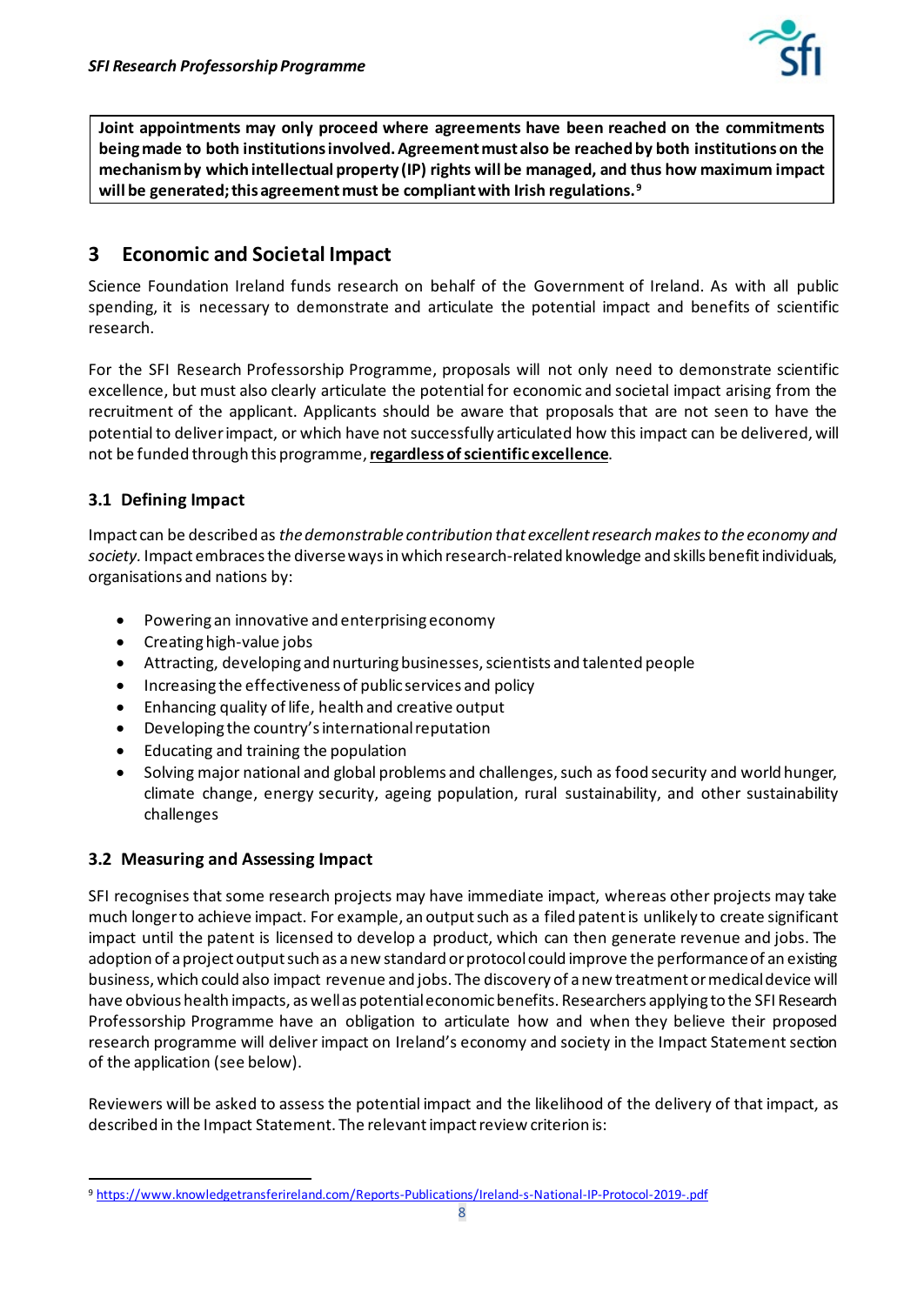

• *Quality, credibility and relevance of the impact statement, including the likelihood, scale and value of societal and/or economic effects on Ireland*

## **3.3 Impact Statement**

As part of the proposal, applicants must prepare an impact statement thatshould articulate the planned and potential impact of the proposed research. SFI recognises that impact can take time and, in many cases, is unforeseen; as such, it is not possible to predict all impacts at the time of submission.

The impact statement should be as specific as possible and should provide information that external reviewers will find helpful in assessing the potential impact of the proposed research activity. Appropriate plans, milestones and deliverables associated with the potential impact may also be indicated. Plans to utilise appropriate SFI and other funding sources to assist with achieving impact should be included if relevant. However, considering that impact is a key review criterion, applicants are advised to make full use of the space provided to make a strong, unambiguous, and **realistic** impact case with appropriate emphasis and an objective view on how long it may require for the potential impact to be fully realised.

**Applicants are encouraged to consult the SFI website and relevant nationalstrategy documents before writing their impact statement.[10](#page-8-0) For more information and guidance on how to successfully articulate impact, detailed information and a dedicated webinar can be foundon the SFI website.[11](#page-8-1) Applicants are advised to refer to this information in advance of preparing the impact statement in an application.**

**Applicants intending to hold a joint appointment must illustrate how this arrangement will affect and/or enhance the likely impact of the research programme given the planned amount of time spent away from the Irish host Research Body.**

The impact statement should be written primarily in lay, non-technical language. It should be as specific and comprehensive as possible, and it should describe potential economic and societal impacts by answering the following overarching questions:

- **Who will benefit from this research?**
- **What plans will you put in place to increase the chances of economic and societal impacts from the proposed research?**
- **Over what timeframe might the benefits from this research be realised?**

In order to best describe the possible impacts in an impact statement, the following points should also be considered:

- What is the potential impact of the proposed research on the development of Ireland's industry, economy, competitiveness and development?
- Are there potential international beneficiaries or collaborations with international industry or partner organisations?
- $\bullet$  Is an Endowed Chair being proposed? If so, how will such an endowment yield additional impact(s)?
- The SFI Research Professorship Programme encourages industry collaborations where appropriate to the topic of the research. How will the Industry Collaborators contribute to increased impact? What supports/contributions are they offering? Have routes to commercialisation been considered?
- With whom might you partner to increase the likelihood of potential impacts? It may be valuable to include one or more Industry Collaborators in your application. Letters of support must be provided if Industry Collaborators are included. The letters should provide full details of the intended

<sup>10</sup> For example[, http://npf.ie/](http://npf.ie/)

<span id="page-8-1"></span><span id="page-8-0"></span><sup>11</sup> <http://www.sfi.ie/funding/award-management/research-impact/>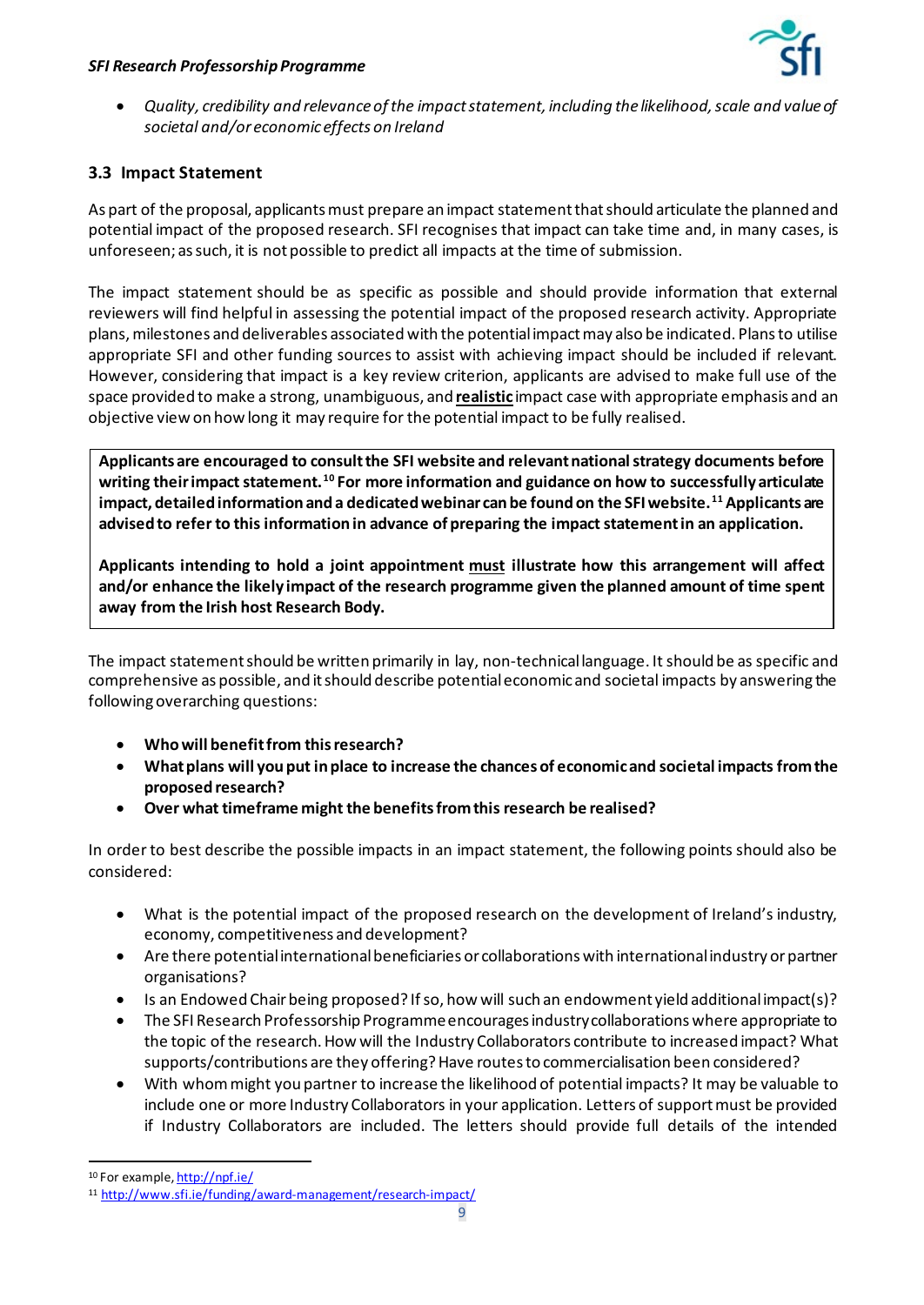

intellectual input and, where relevant, the level of financial (cash, in-kind, or both) contribution to the research programme. Industry letters of support that do not originate from officially listed Industry Collaborators will be removed from the proposal, as will letters from listed Collaborators that merely provide theoretical or general support without specifically describing a meaningful and impactful contribution to the proposal.

- How will the proposed research impact on the education, training and career of students and research team members? Will there be infrastructural benefits for further research and education (e.g., facilities and instrumentation)? Applicants should note that all SFI Research Professorship Programme grants will offer training opportunities of some degree, therefore it is important to highlight the added value from the training provided under your award; for example, highlight where past researchers/students have found employment in industry.
- Highlight industrial interest in past/current research (e.g., consultancy, projects funded, collaborative publications, licenses granted, companies formed, VC funding, problems solved, etc.).
- How will the potential impacts of your research best be realised?
- What benchmarks or metrics can be applied to clearly demonstrate in the future that the various impacts outlined in the impact statement are both realistic and achievable?
- How will the proposed research impact on society and the quality of life for Ireland's citizens?
- If relevant, how will the proposed research impact on the natural and built environment, together with societies, individuals or groups of individuals who benefit as a result?
- If relevant, describe how your research will impact policy or public service?
- Are there potential beneficiaries within the private sector, public sector, third-level sector or any others (e.g., professional or practitioner groups, charities or patient groups)?

# <span id="page-9-0"></span>**4 Programme Details**

## **4.1 Applicant**

In addition to demonstrating the exceptional quality of the applicant, most, if not all the following conditions must also be demonstrated as part of an SFI Research Professorship Programme proposal:

- Recruitment of the applicant is timely and important for the Host Institution; in particular, the SFI Research Professorship Programme mechanism may be used as part of a targeted strategic recruitment process for a Professorial Chair (or similar research leadership position)
- The applicant is currently active and productive in an academic or industrial setting, and can demonstrate that sustained or upward research productivity is likely
- The applicant's research must clearly advance the strategic research planning of the nominating Research Body

## **4.2 Host Institution**

The Host Institution must also demonstrate their commitment to recruiting the applicant by, for example:

• Stating their intention to offerthe identified applicant a full professorship that will continue after the funding provided through this application, if successful, expires. It is expected that this position will be **a full-time, permanent appointment**in those cases where the applicantintends to move full-time to Ireland. Where the applicant is seeking to create a joint appointment, appropriate employment arrangements to cover the time commitment indicated in the proposal will be expected.Applications may seek to leverage private funding from industry sources or individual donors (e.g., an Endowed Chair)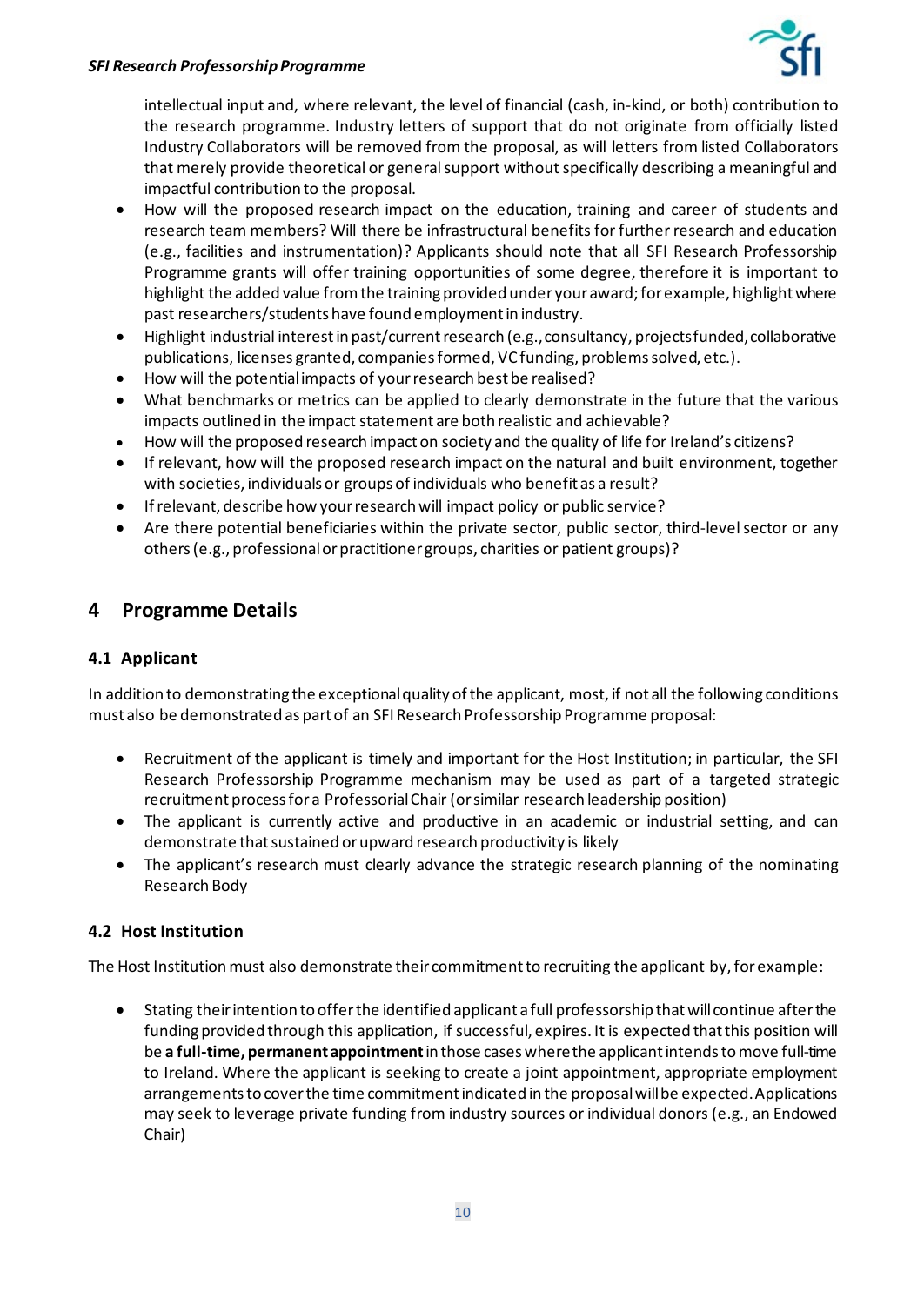

- Providing the physical infrastructure and support services appropriate for a world-leading researcher
- Offering the identified researcher a leadership role in, for example, a major SFI investment (e.g., in an SFI-funded Research Centre, etc.)
- Providing applicants who hold mobile research funding (e.g., ERC awards) with the required facilities and infrastructure to successfully move activities associated with this funding to the new host institution, where applicable.

The nature and extent of these commitments **must**be explicitly stated within the proposal.

## **4.3 Funding**

The SFI Research Professorship Programme offers awards that will allow the successfulrecipientto carry out an ambitious and challenging programme of research requiring a team of scale to achieve its objectives. The awards are intended to contribute significantly to a competitive package that will encourage world-leading researchers to move their activities to Irish host institutions. In addition, support will be made available over an extended time period, subject to evidence of satisfactory progress, in order to provide security to those that have been successfully recruited to Ireland.

SFI expects experienced researchers applying to this programme to have a clear understanding of their requirements in terms of staffing, equipment, consumables and travel costs. Applicants are invited to submit a research proposal outlining **a five-year programme of research**. There is **no maximum budget** applied to this proposal; applicants must carefully articulate the need for all requested costs such that they are considered reasonable when subjected to peer review**. Applications failing to demonstrate reasonable value for money will not be supported through this programme**.

The funding described above represents the first of two cycles of support offered under this SFI Research Professorship Programme call. Following a review of the progress made under the first funding cycle, awardees deemed to have made sufficient progress will be offered an opportunity to submit a second research proposal for **a further five years of support**. This proposal, known as a **Continuity Proposal**, will allow the awardee to consolidate their research team and continue the successful work carried out under the first period of funding. While there should be clear consistency between the two proposals, it is recognised that awardees may wish to move into related fields of research, translate the work from the first funding cycle into more applied activities, or take up new and exciting challenges – the Continuity Proposal will need to justify the reasons for such changes in direction. For the second five-year cycle, there will again be **no maximum budget applied**.

For applicants seeking to take up a joint appointment through an SFI Research Professorship Programme award, the requested budget may be influenced by the applicant's intended time commitment to the Irish Host Institution. In any case, applicants must provide strong justification for all requested costs. Awards made to create joint appointments may also be supported for **ten years over two five-year cycles**. The time commitment to the Irish Host Institution may differ for the second five-year cycle from the first, thus offering maximum flexibility to awardees. However, the commitment may **never** be lower than 40% of the total working time over a given funding cycle.

## **4.4 Supplementary Support for Host Institutions of Women in Research Professorship Roles**

A key strategic objective of this call (see Section 1) is to recruit women into Research Professorship roles in Ireland. Only one woman was funded through this programme during the period of 2003 to 2020. It is recognised that attracting excellent women into leadership roles can be challenging and that additional assistance to support applications from women may be crucial. For this call, institutions hosting awards made under **Theme 1** will be permitted to seek an additional supplementary award of up to **€100,000 within 12 months of the official start date of the award**. The additional support may help overcome challenges that are often faced most acutely by women as a result of relocating for work, assist Host Institutions with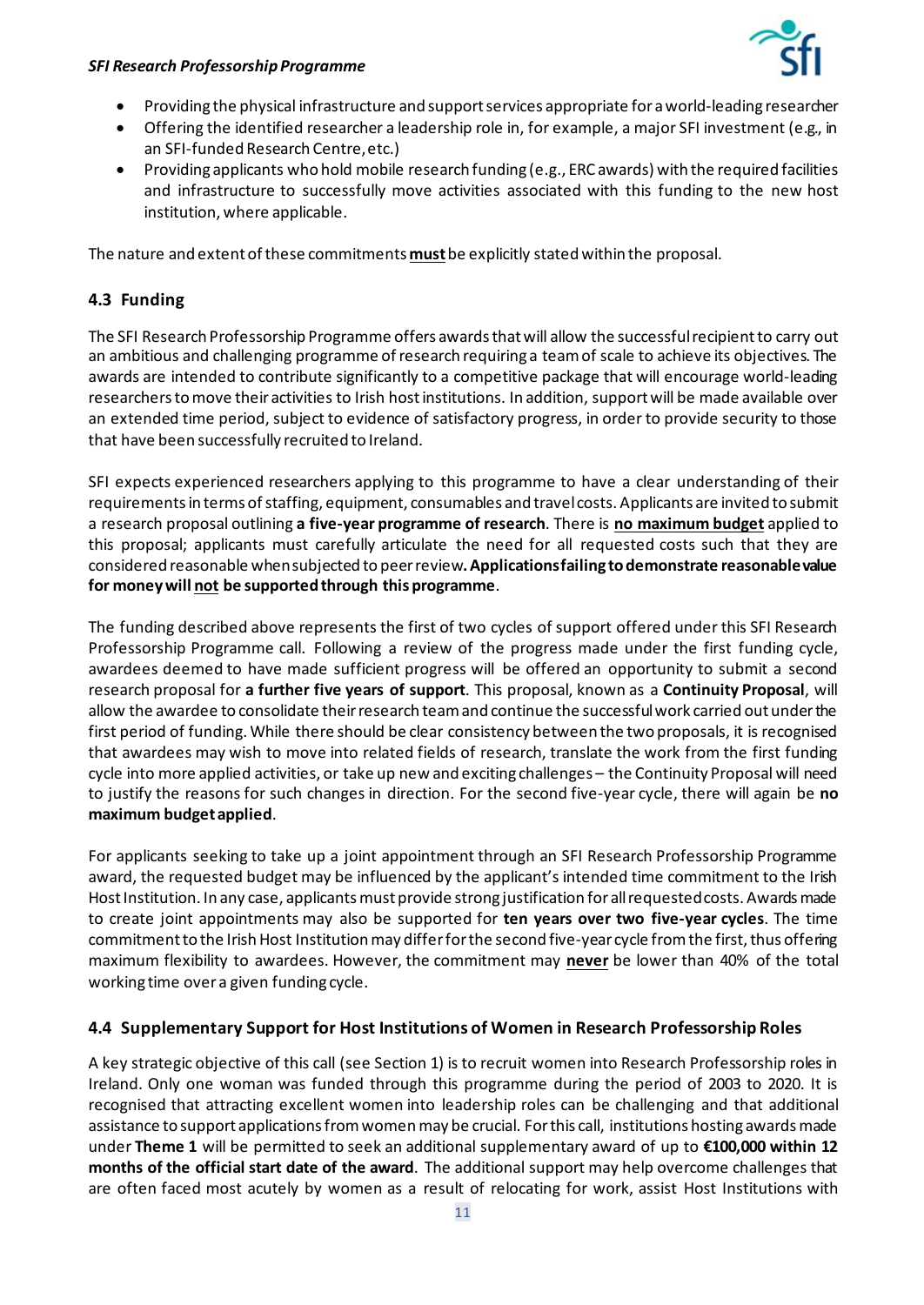

managing costs accrued in the recruitment of a woman into a Research Professorposition, and/or contribute to the institutional start-up package of a woman commencing a Research Professorship, where relevant.

The application for supplementary support will include a clear description of the costs that will be accrued; SFI may seek additional documentary evidence for any or all of the costs before approving the application. Host Institutions seeking to apply for the supplementary support will be required to contact SFI and notify the Foundation of their intention to seek the additional funding; further details on how to apply for this fundingwill be provided upon notification.

# <span id="page-11-0"></span>**5 Application Process**

In advance of an invitation to submit a Full Proposal to the SFI Research Professorship Programme, the host Research Body is required to prepare an **Expression of Interest (EoI)**, which consists of three elements(see Section 5.1 for full details).

**This call has two preferential themes (see Section 1). Where an institution intends to submit an EoI that does not align to either of these themes, SFI must be contacted in advance such that pre-approval to submit the EoI can be obtained. An e-mail mustbe sent t[o researchprof@sfi.ie](mailto:researchprof@sfi.ie),which will provide brief details on the post that the institution wishes to create, the area(s) of research that will be impacted by the new post and the identity of the proposed candidate. SFI will consider the details submitted and willrespond as promptly as possible.**

**SFI reserves the rightto decline to review an EoI where the required pre-approval has not been sought.**

**Where a proposed EoI is clearly aligned to the preferential themes, pre-approval is not required and the EoI may be submitted to SFI directly.**

Full Proposals will only be considered by SFI following the assessment of an EoI, and only after an invitation has been sent to the relevant Research Body. Full Proposals may only be submitted through SESAME, SFI's grants and awards management system.

Accessto SESAME is controlled by staff at the research office of your host Research Body. Please follow your internal organisational process to request this access.

Once you have been registered by your research office, **you will receive an email** containing your:

- **Username**
- **Password**
- **SFI PIN number**
- **SESAME website address**

Your **username** and **password** are needed to log in to SESAME. SESAME is accessed using the internet; no additional software needs to be installed. You can access SESAME online from any location. The configuration of some browsers and internet infrastructure (popup blockers, firewalls, etc.) can restrict an individual's access to the internet and as a result to the SESAME system. If you are having any such difficulties, please contact your organisation's internal IT support team.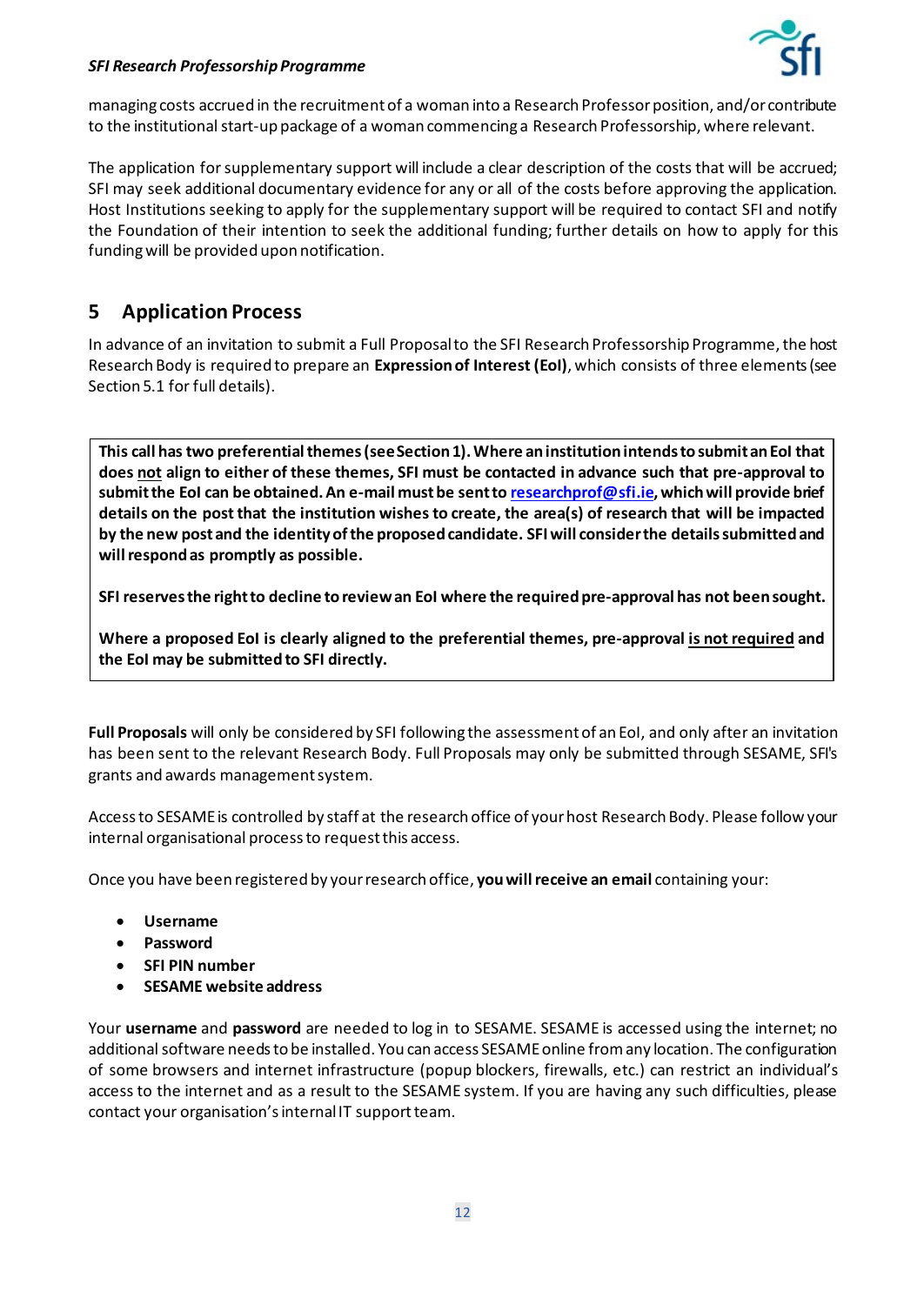<span id="page-12-1"></span>

**The SESAME system is accessed using the following Internet address: [https://grants.sfi.ie](https://grants.sfi.ie/)**

Please see the **SESAME Researcher User Guide** for more detailed information.<sup>[12](#page-12-0)</sup>

Once an applicant has been added to the SESAME system, the host Research Body should contact SFI to request that the applicant is made the Lead Applicant on an application to the SFI Research Professorship Programme; once this process has been completed, the applicant may commence the submission of the Full Proposal (details on how to complete the application are provided in Sections 5.2 to 5.15).

Please note that the submission of an application to the SFI Research Professorship Programme may affect eligibility to submit to other SFI programmes – please refer to the appropriate call documents. **For certain SFI programmes, individuals may only be under active review for one programme at any one time**. These programmes include, but are not limited to, SFI Frontiers for the Future, SFI Future Research Leaders, and the SFI Research Professorship Programme. If an applicant (or co-applicant, where relevant) submits more than one proposal to an open SFI programme, the second submission will be withdrawn withoutreview.

Once submitted by the host Research Body to SFI through SESAME, an application cannot be withdrawn and subsequently modified for resubmission in the same call, regardless of the date of submission.

## **5.1 Submission of an Expression of Interest and Candidate Letter**

Research Bodies wishing to recruit through the SFI Research Professorship Programme must first submit a two-part Expression of Interest (EoI) and a Candidate Letter(following pre-approval, where applicable). The first part(EoI I) will be evaluated to determine the eligibility and appropriateness of the intended position for an SFI Research Professorship Programme award. The second part (EoI II) will be evaluated to appraise the calibre and suitability of the candidate identified by the Research Body to fill the role in question, the suitability of the recruitment package that will be offered to the candidate, and the strength of the host Research Body'sfinancial and infrastructural commitment to the candidate. The Candidate Letter, **signed by the candidate only**, will be evaluated on its ability to successfully outline the candidate's commitment to moving to the post being described in the EoI, and on the demonstrable progress made by both the candidate and the Research Body in planning the candidate's move to the new post in Ireland.

### **The EoI and Candidate Letter must be submitted by email t[o researchprof@sfi.ie](mailto:researchprof@sfi.ie)by the Research Office of the proposed host Research Body. EoI I, EoI II and the Candidate Letter should be submitted together in a single PDF document**, **and must include the following information**:

**EoI I:**

- A description of the targeted area in which the Research Body is seeking to recruit and the nature of the position to be filled, including the leadership or potential directorship component of the envisaged post; proposed roles in **SFI Research Centres**should be detailed (max. 1 page).
- A justification of the importance and timeliness of filling this position to the host Research Body's strategic plan and how the targeted area aligns to national strategic priorities (max. 1 page).

<span id="page-12-0"></span><sup>12</sup> <http://www.sfi.ie/funding/award-management-system/>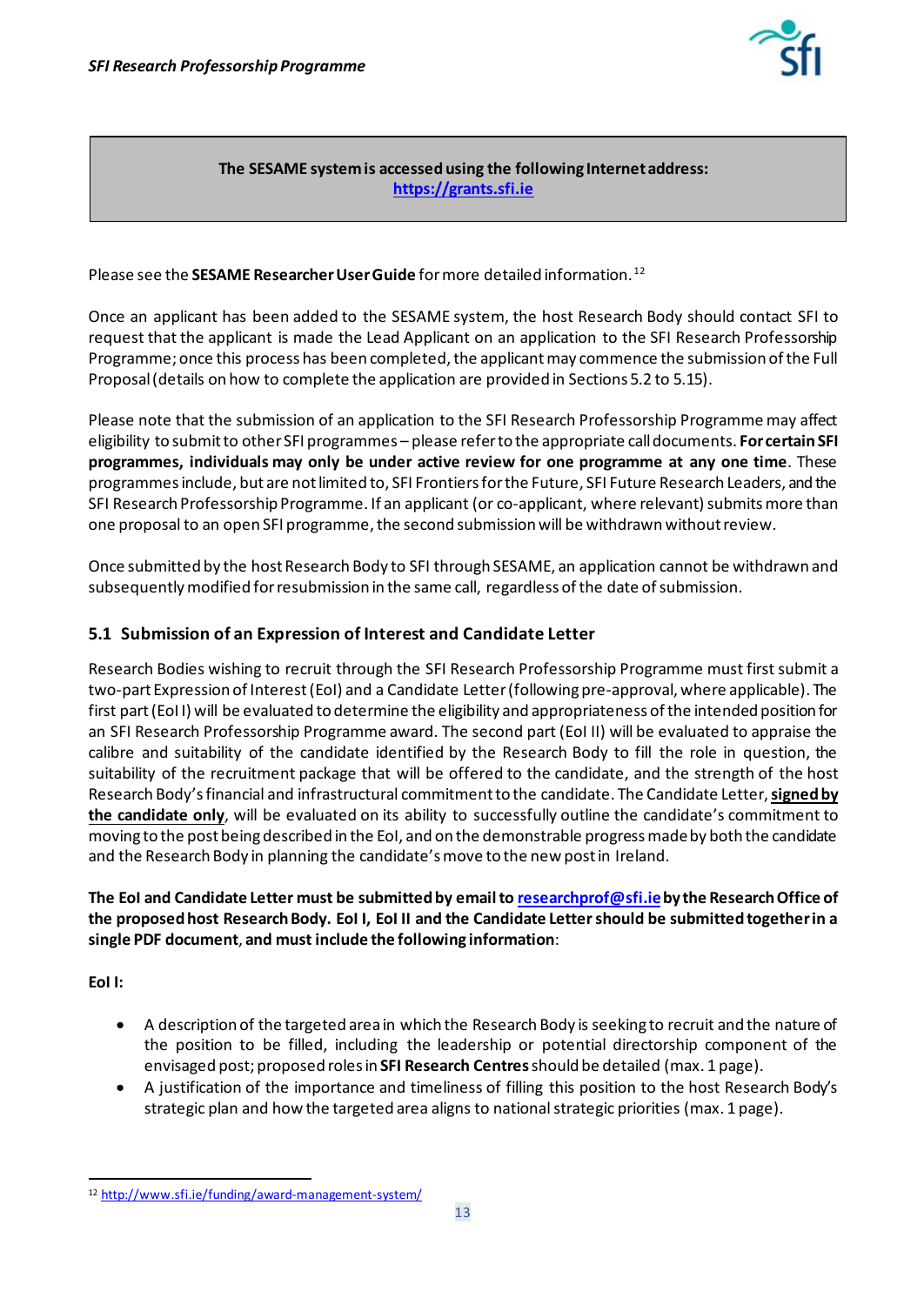

#### **EoI II:**

- An explanation by the Research Body of how the selected candidate and the candidate's research focus will optimally fill the role outlined in EoI I, taking into consideration the criteria outlined in Section 2 of this Call Document (max. 1 page).
- Details of the recruitment package to be offered to the candidate by the host Research Body, including the financial and infrastructural commitments provided by the Research Body both during and after the SFI Research Professorship Programme award (max. 1 page).
- A DORA-compliant CV of the candidate, using the template provided in Appendix A. The template provides guidance on the information that should be detailed in the CV; note that references to metrics such as journal impact factors, h-indices and total numbers of publications should **not** be included.
- A brief list of **relevant** previous (within the last 10 years), current and pending research funding associated with the candidate as a Lead PI or as a co-PI (not as a collaborator). The list should provide the title of the proposal funded, the amount awarded specifically to the candidate in each case, and the funding source; industry-funded research projects should be detailed, where relevant (max. 1 page).

#### **Candidate Letter:**

- A statement of the candidate's commitment to moving to the new host Research Body in Ireland from their current position, **including the rationale and any planning for a joint appointment or an Endowed Chair**, where relevant (max. 1 page).
- An indication of the steps that have already been taken, and the commitments that have been made by both the candidate and the host Research Body, to ensure a successful transition to the new host Research Body following the successful review of a Full Proposal to the SFI Research Professorship Programme (max. 1 page).

SFI reserves the right to seek further detail and clarification as part of the EoI evaluation process.

#### **5.2 Submission of a Full Proposal**

Submission of a Full Proposal to the SFI Research Professorship Programme is **by invitation only**. SFI will only accept a Full Proposal where the Candidate Letter provides reassurance that appropriate plans have been put in place by the candidate and the host Research Body. Full Proposals must be submitted to SFI **no later than four months** after receipt of an invitation; failure to submit a Full Proposal within this period may lead to the invitation being rescinded.

SFI would generally expect the host Research Body to have completed its institutional appointment processes prior to submission of a Full Proposal and to have offered the candidate a professorial-levelposition. A letter outlining whether the applicant has already accepted the position of Research Professor within the institution, or the situation that exists should this not be the case, forms a component of a Full Proposal submission.

#### **Full Proposals must be submitted online through SESAME to SFI by the applicant, with approval from the Research Office of the candidate's host Research Body.**

Applicants should carefully follow the instructions below and in the SESAME Researcher User Guide to complete the various sections of the application. In addition, a checklist of requirements is provided in Appendix B of this document.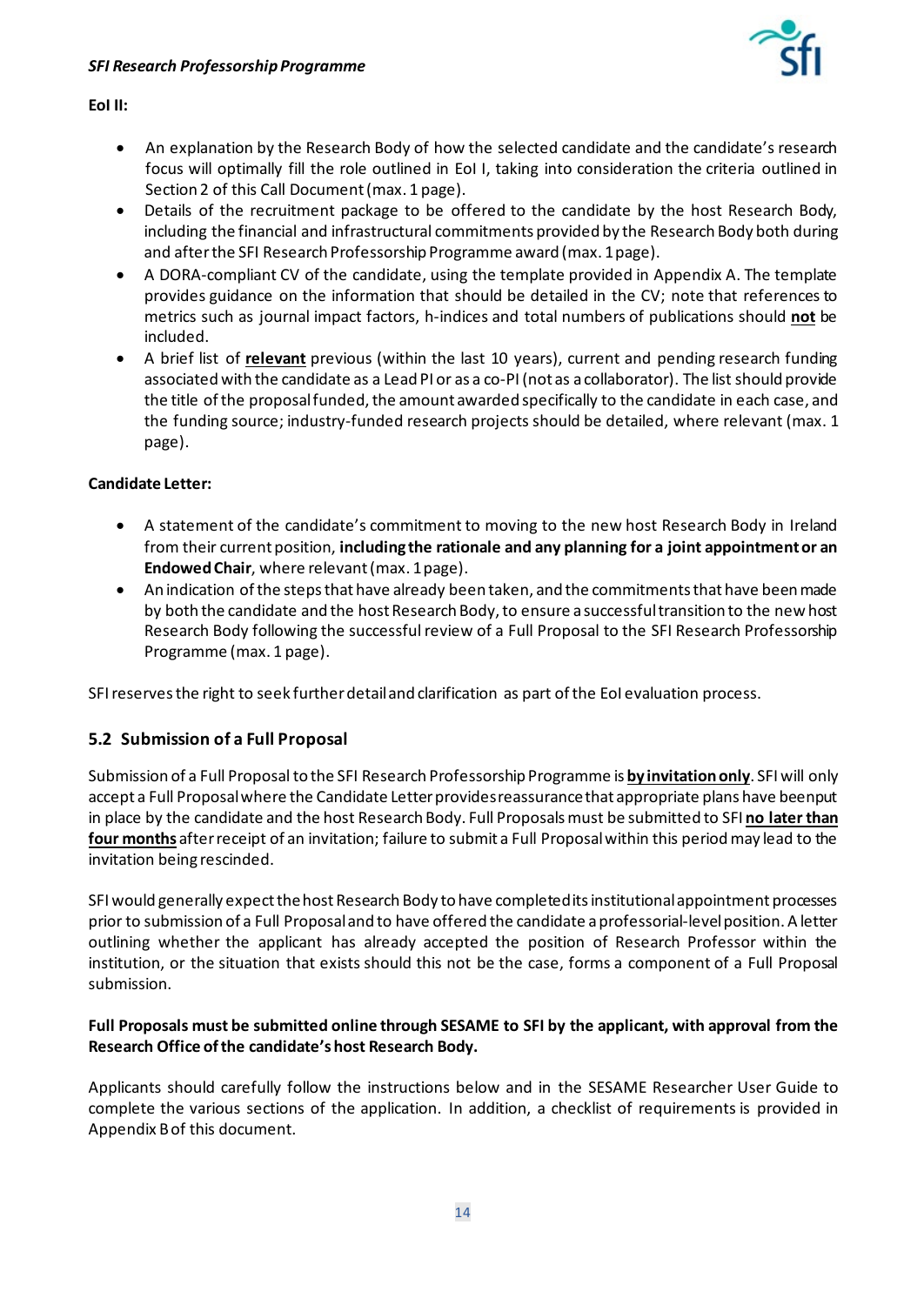

#### **Full Proposal submission requirements:**

- **All text in uploaded PDFs** should be provided in Times New Roman font or similar, with minimum font size of 11, and at least single-line spacing as well as a minimum margin size of 2.5cm. Text in diagrams may be in any clearly legible font.
- Uploads in SESAME must be submitted in **Adobe or Microsoft PDF format only**.
- The number of pages in uploads must not exceed the specifications for any given section. **Applications that do not comply with these requirements will be deemed ineligible and will not be reviewed**.
- Appendices or other unsolicited documentation are not permitted. **Applications that include such unsolicited documentation will not be reviewed.**
- The currency to be used is the **euro (** $\epsilon$ **)**.
- File sizes of attachments should be **less than 5MB**
- Applicants must complete all mandatory SESAME profile fields (marked in red) before submitting an application. It is not possible to submit an application without this information.

**Applications not adhering to these requirements, or with incomplete content, will be deemed ineligible and will not be accepted for review.**

**It is the responsibility of the applicant to ensure that eligible proposals are received by SFI within four months of the invitation from SFI. In order to safeguard against ineligibility, applicants are reminded to adhere rigorously to the guidelines in the call documentation and to review the proposal document prior to submission in SESAME.**

**Applications cannot be withdrawn and subsequently modified for resubmission in the same call.**

## **5.3 ORCID ID**

ORCID provides a unique identifier for all researchers, which can then be linked to their different research works across different platforms. [13](#page-14-0) There are a number of benefits to creating an ORCID iD, which include the following:

- ORCID allows you to pull information from different platforms, creating a centralised reference to your different works (e.g., publications, patents, awards) in one location using a single sign in
- Your ORCID iD is a unique identifier, which distinguishes you from other researchers with a similar name
- Using the ORCID iD helps to make your research works more visible to funders and publishers. You are able to build a complete picture of your research in one location

As part of the integration of SESAME with ORCID, it is possible for researchers to import publication data from ORCID directly into their SESAME Research Profile. Applicants are required to link their SESAME Research Profiles to an ORCID iD **before an application can be submitted**.

#### **5.4 Proposal Preparation in SESAME**

#### **5.4.1 Proposal Summary**

#### • **Proposal Title (max. 30 words)**

The proposal title should clearly convey the nature of the research to be undertaken and should not contain confidential details, given that the titles of funded proposals are published by SFI.

<span id="page-14-0"></span><sup>13</sup> <http://orcid.org/>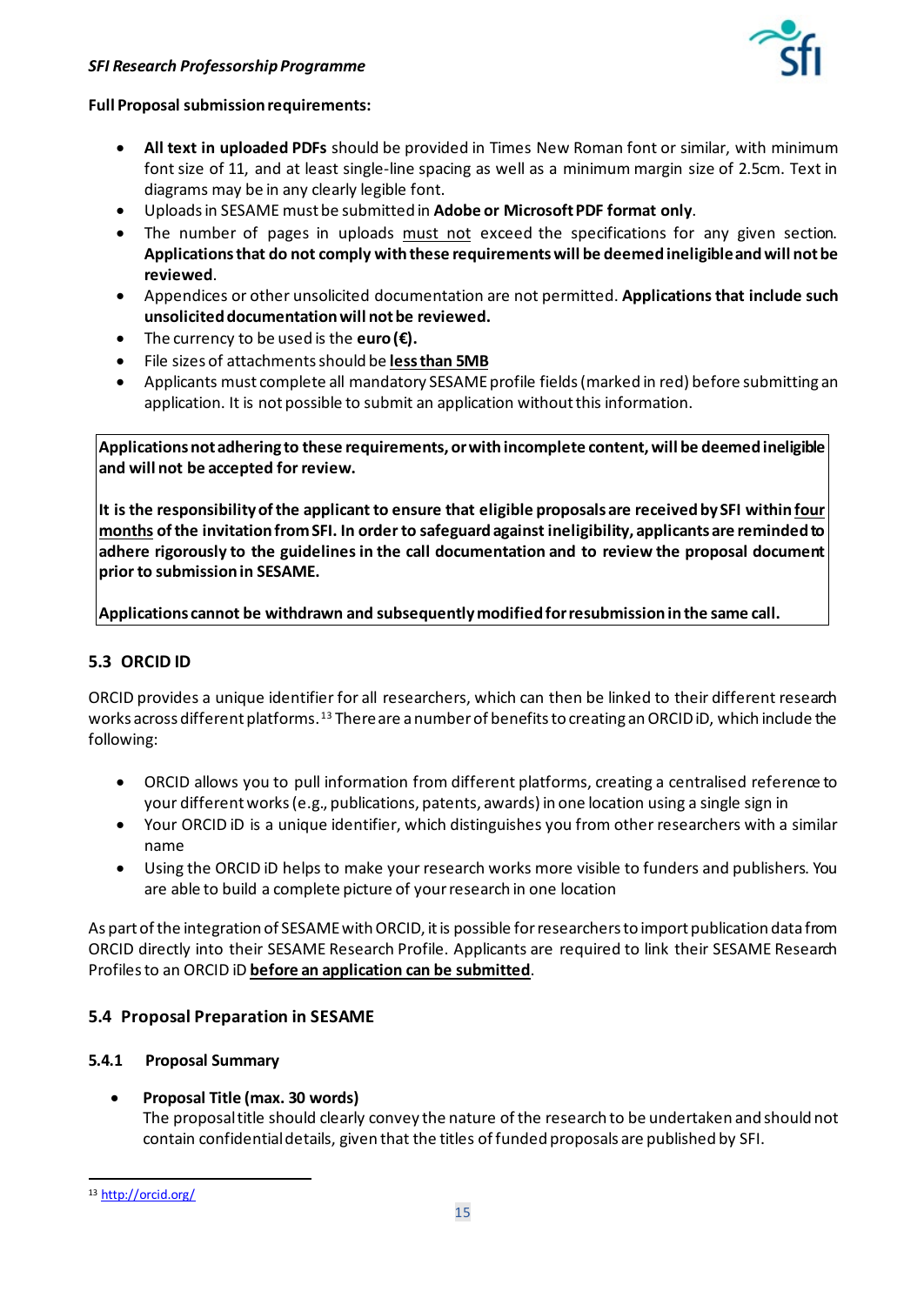

#### • **Duration of Award Requested**

SFI Research Professorship Programme awards are funded for a period of **60 months**.

#### **5.4.2 Proposal Alignment**

#### • **Priority Area and Alignment**

Applicants should select one of the 14 Refreshed Priority Areas from the drop-down menu as the **Primary Priority Area**, which best describes the proposed research. It is also possible to detail **Secondary Priority Areas** that the research will be relevant to. Alternatively, applicants may select "Other"; in this case, applicants must demonstrate that the proposed research will be of significant industrial relevance and strong economic impact. In all cases, the applicant must justify the alignment of the proposed research (max. 250 words) to the selected Priority Area(s), or must describe the industrial relevance and economic impact, as applicable. This statement will be used to determine the eligibility of the application.

#### • **Research Area (Primary)**

Applicants should select a primary SFI research area from the drop-down menu, which best describes the proposed research.

#### • **Research Area (Secondary)**

Applicants should select a secondary SFI research area from the drop-down menu, which in combination with the primary SFI research area already selected best describes the proposed research.

#### • **Alignment to SFI Legal Remit (max. 250 words)**

This section must be used to describe how the proposed research aligns to SFI's legal remit, as defined in Section 1. This statement will be used to determine the eligibility of the application.

#### **5.4.3 Lead Applicant Details**

#### • **Location of Applicant at the Time of Submission**

Indicate the location (country) of the applicant at the time of submission (i.e., the country from which the applicant intends to relocate to Ireland from).

#### • **Joint Appointment**

Applicants should state whether their application is submitted as part of a planned joint appointment.

#### • **Time Commitment to Irish Host Research Body**

Applicants must indicate the proposed time commitment to the Irish host Research Body where a joint appointment is planned. The time commitment to the Irish host Research Body **may not be lower than 40%**, and a commitment of 40% to 60% is generally expected. The figure added in this section provides an indication of the planned commitment to being located within Ireland, rather than the proposed amount of working time allocated to the planned research activities (see below).

#### • **Time Commitmentto Project**

Applicants should indicate the time commitment to the proposed research project as a percentage of their **total working time, irrespective of location**. The time committed should reasonably reflect the amount of funding being requested.

#### • **Lead Applicant CV**

A DORA-compliant CV of the Lead Applicant, using the template provided in Appendix A, must be completed and uploaded **(upload; max. 6 pages). Please click on "Save Draft" after completing the**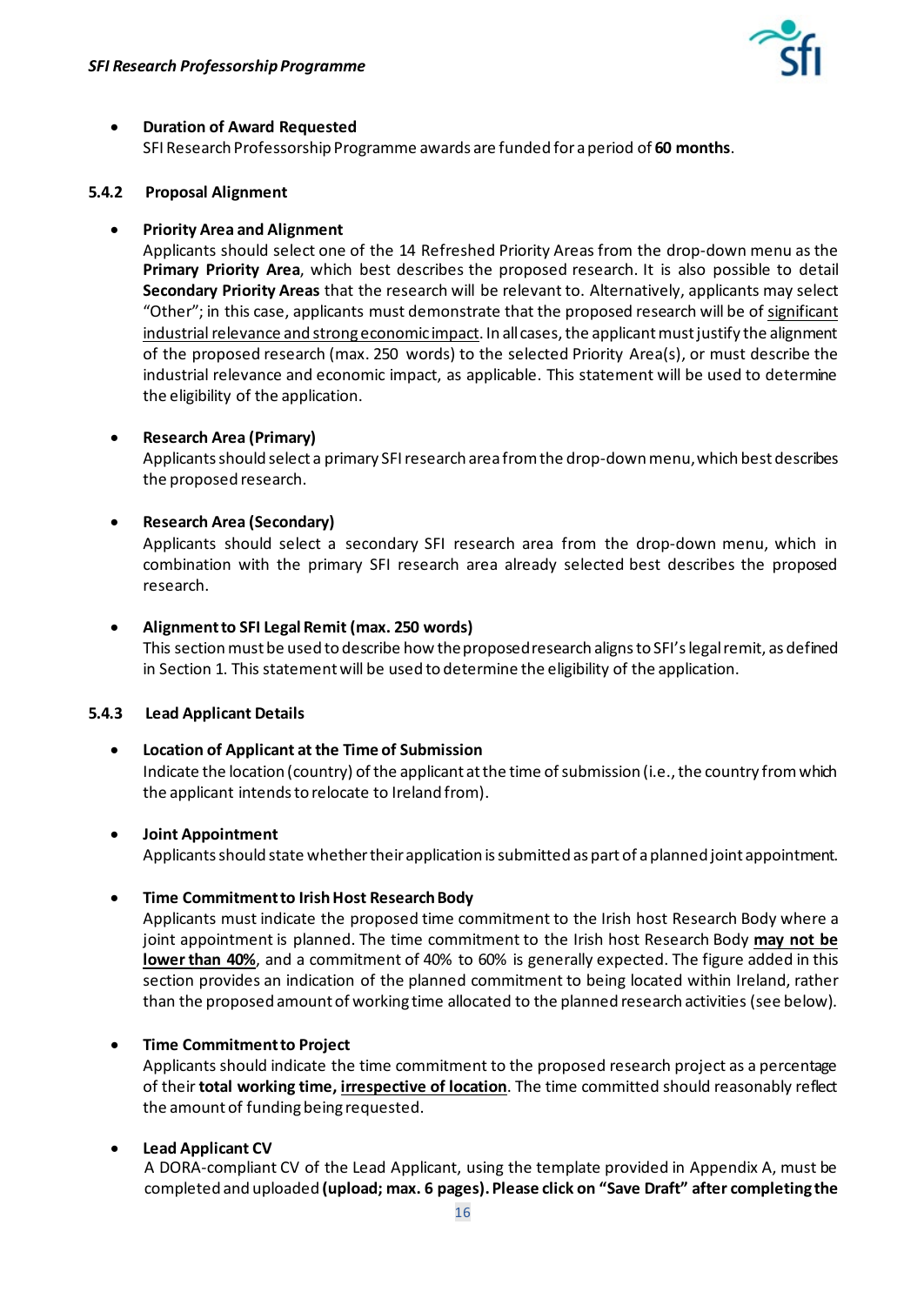**upload**. The template allows for the provision of additional information such as periods of leave from research if relevant. **References to metrics such as journal impact factors, h-indices and total numbersof publications are not permitted.**

**Failure to use this template or any deviation from the instructions in the template may result in an application being deemed ineligible.** 

#### **5.4.4 Supervisory Experience**

• Applicants must provide summary information on their supervisory experience to date.

#### **5.4.5 Expired, Current and Pending Support of Applicants**

The applicant must report on **expired**, **current** and **pending** funding:

- The applicant should include details of any financial support pending or received over the previous ten years. This should include competitive research funding received from funding agencies (international and national), charities, industry, etc.
- The applicant must include details of any financial support from another body currently provided, or currently being sought. SFI will not support research programmes currently being funded by another source.
- For each current and pending grant listed, the applicant should provide a brief description of the associated research. Applicants must also indicate their time commitment to these other projects, as a percentage their total working time.
- For pending grants, please include the expected decision date in the description box.
- For grants for which the applicant is/was contractually responsible (expired or current), the applicant must indicate the funding source, the value of the grant  $(\epsilon)$ , the grant number, and the duration. The grant-specific website, where possible, should also be provided in the description box.
- For expired and current collaborative grants where the applicant is not the sole grant holder, indicate the funding source, whether the applicant is the Principal Investigator or co-Investigator, name the other partners on the grant, state the total value of the grant ( $\epsilon$ ) and the amount of the grant ( $\epsilon$ ) allocated in the applicant's name, state the grant number, and the duration. The grant-specific website, where possible, should also be provided.
- If the applicant is/was solely a collaborator on a collaborative research project, the grant should not be included here; only awards where the applicant is/was either the Principal Investigator or Co-Investigator should be listed.
- The portion of research funding claimed in an applicant's name must be an accurate and a fair reflection of their responsibility in the projects listed and will be verifiable as such. SFI may conduct audits to verify such claims and reserves the right to reject proposals where the above principle of proportionality is not observed.
- This section of the proposal will be reviewed as part of the applicant's track record. Applicants with extremely large numbers of expired grants over the previous ten years may be selective with which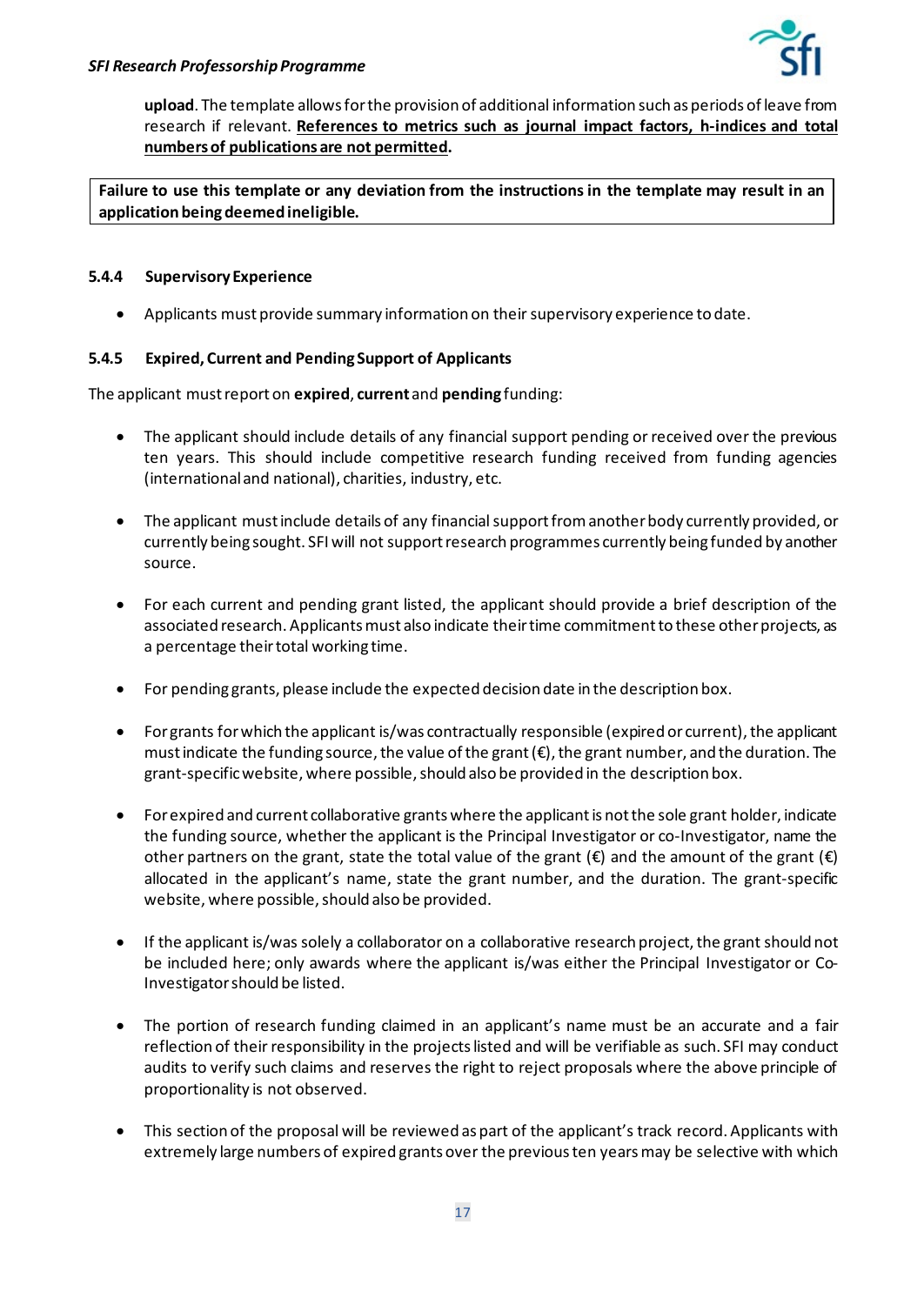

funding grants to include in this section. The most prestigious grants and those most relevant to the proposed research should be included.

**Research funding may be added directly to the application or added from the applicant's profile (see the SESAME Researcher User Guide).** [12](#page-12-1) **If this section is left blank it will indicate that the applicant has NO expired, current or pending funding. Please ensure that research funding added to the profile of the applicant has actually been included in the application.**

The applicant must complete a textbox detailing potential overlap between current and pending funding and the proposed research in this application. For each current and pending grant listed above, the applicant must clearly indicate any scientific overlap with this application, based on the methodologies being employed and the stated objectives of the funded project(s). In an additional textbox, the applicant must outline the experience they have gained in the management of significant research grants and the supervision of research teams of scale; strong evidence of possessing such experience is expected within a competitive SFI Research Professorship Programme application.

#### **5.4.6 Collaborator Details**

• Applicants must provide the name, contact information and other requested details of official Collaborator(s), if any, indicating whether they are based in academia or industry. CVs (max. 2 pages) for all Academic Collaborators **must** be uploaded. CVs may also be provided for Industry Collaborators; failure to provide Industry Collaborator CVs may disadvantage an application during the review process. A template is not provided for Collaborator CVs.

**SFI recognises that applicants may have a prior relationship with an Industry Partner engaged in an application for funding to SFI (e.g., a decision-making role in company, such as being the CEO or a major shareholder in the company), which may be perceived as a conflict of interest. Where a potential conflict of interest exists, SFI requires that it is disclosed by the applicant to the Foundation and Research Body and is managed by the Research Body in accordance with the principles and mandates laid out in the document:** *Inspiring Partnership -the National IP Protocol 2019***.[14](#page-17-0)**

<span id="page-17-1"></span>**Potential conflicts of interest with respect to Industry Partners named in the application should be directly declared within the applicant CV. Furthermore, the Host Research Body Letter of Support (see Section 5.4.14) should contain a description of the institutional policy regarding management of such conflicts.**

#### **5.4.7 Main Body of Proposal**

- **Keywords (max. 15)** These should be descriptors that best characterise the proposed research.
- **Scientific Abstract (max. 200 words)**

This should be a succinct and accurate summary of the proposed work when separated from the application. Confidential information should **not** be included in the Scientific Abstract.

• **Lay Abstract (max. 100 words)**

This should be a succinct and accurate summary in lay, non-technical language of the proposed work when separated from the application. Confidential information should **not** be included in the Lay Abstract.

<span id="page-17-0"></span><sup>14</sup> https://www.knowledgetransferireland.com/Reports-Publications/Ireland-s-National-IP-Protocol-2019-.pdf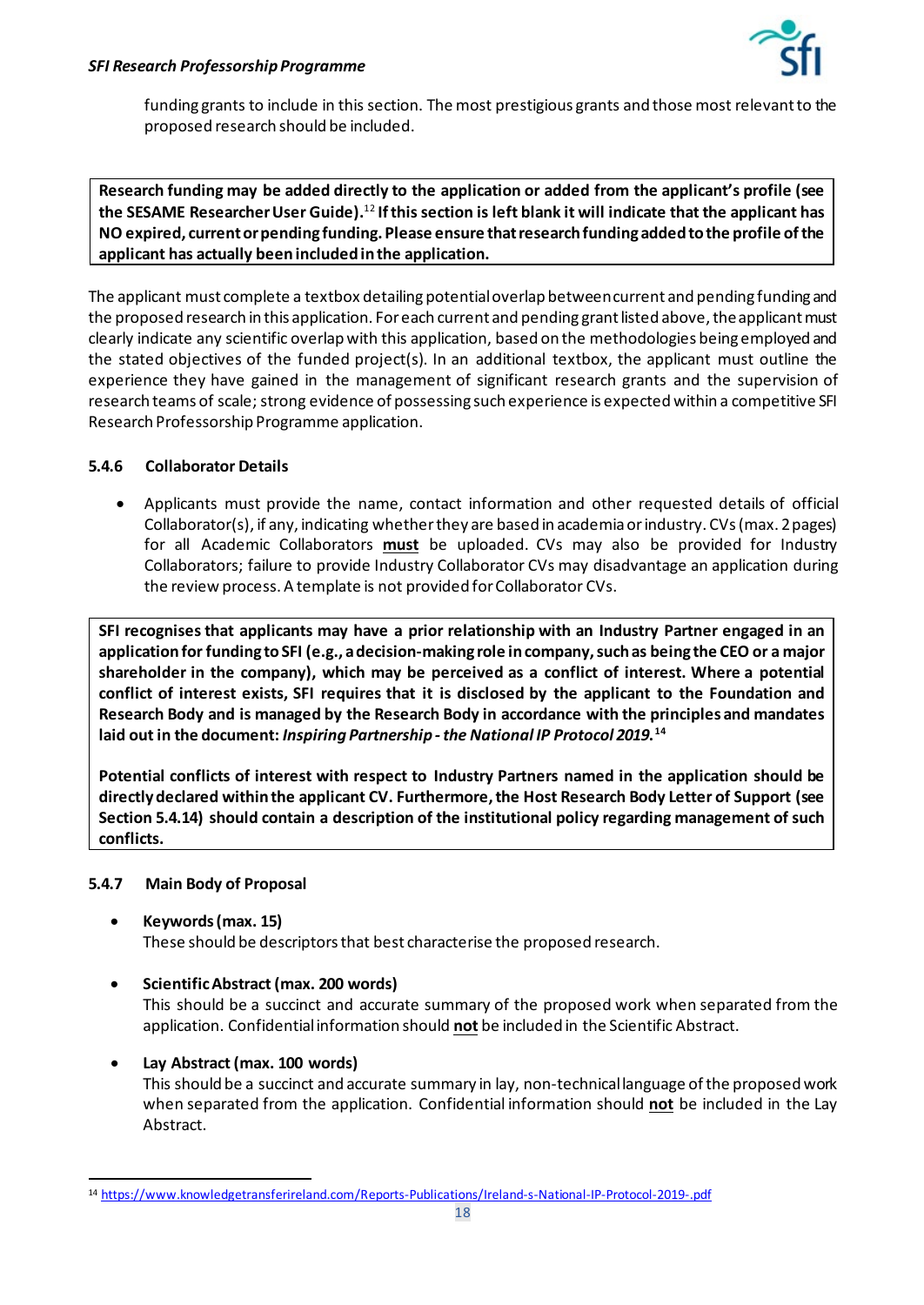<span id="page-18-0"></span>

#### **5.4.8 Ethical Issues**

• **All applicants** are required to answer the questions related to ethical issues (see below).

#### • **Use of Animals**

Applicants must indicate whether animals are to be involved in any of the research planned in their proposal. Selecting "Yes" in the drop-down menu will provide access to a downloadable Ethical Issues Table, which is also shown in the *SFI Guidance for Applicants on Ethical and Scientific Issues*. [15](#page-18-1)

• **Research Involving Human Participants, Biological Material or Identifiable Data**

Applicants must indicate whether their research programme will involve human participants, human biological material, or the use of identifiable (or potentially identifiable) human data. Selecting "Yes" in the drop-down menu will provide access to a downloadable Ethical Issues Table, which is also shown in the *SFI Guidance for Applicants on Ethical and Scientific Issues*. [15](#page-18-0)

#### **Ethical Issues:**

**All applicants, in particular those expecting to carry out research involving the use of animals, human participants, biological material or identifiable (or potentially identifiable) data, are required to complete an Ethical Issues Table, which forms part of the application. The Research Programme section must include a description of the proposed research and methodology relating to the intended animaland/or human-based studies. Guidance on the ethical and scientific issues in carrying out such studies is provided on the SFI websit[e.15](#page-18-0) SFI will require evidence that relevant ethical and regulatory approval has been granted for studies involving human or animal subjects prior to an award commencing. In exceptional cases where such research may not commence until a later stage of an award, SFI may permit submission of ethical and regulatory approvals following the award start date but prior to commencement of the research involving animal and/or human subjects.**

#### **Clinical Trials:**

**SFI permits early-stage regulated clinical trials (Phase I or combined Phase I/II) and investigations through the SFI Research Professorship Programme only where a successful candidate also becomes a Lead Investigator or Co-Lead Investigator within an SFI Research Centre. More information can be found on the SFI websit[e.15](#page-18-0)**

#### **5.4.9 Sex and Gender Dimension in Research**

#### • **Sex and Gender Dimension in Research Statement (max. 1000 words)**

In accordance with the SFI Gender Strategy (Strand 3: Integrating Gender in Research and Innovation[\),](#page-3-3) <sup>2</sup> all applicants must complete a statement articulating the consideration of biological sex and/or social gender variables in their research programme. Applicants must consider how the sex and/or gender dimension impacts their research. Please consult the *SFI Guidance for Applicants on Ethical and Scientific Issues* for resources on how to address the sex and/or gender dimension of research in your grant. [15](#page-18-0)

Do **not** include information on how you have addressed gender equality, diversity and inclusion in your research team/environment; these detailsshould be addressed in Section 1 of your CV (Part B), should you wish to do so.

In completing this section, please consider the following:

<span id="page-18-1"></span><sup>15</sup> <https://www.sfi.ie/funding/sfi-policies-and-guidance/ethical-and-scientific-issues/>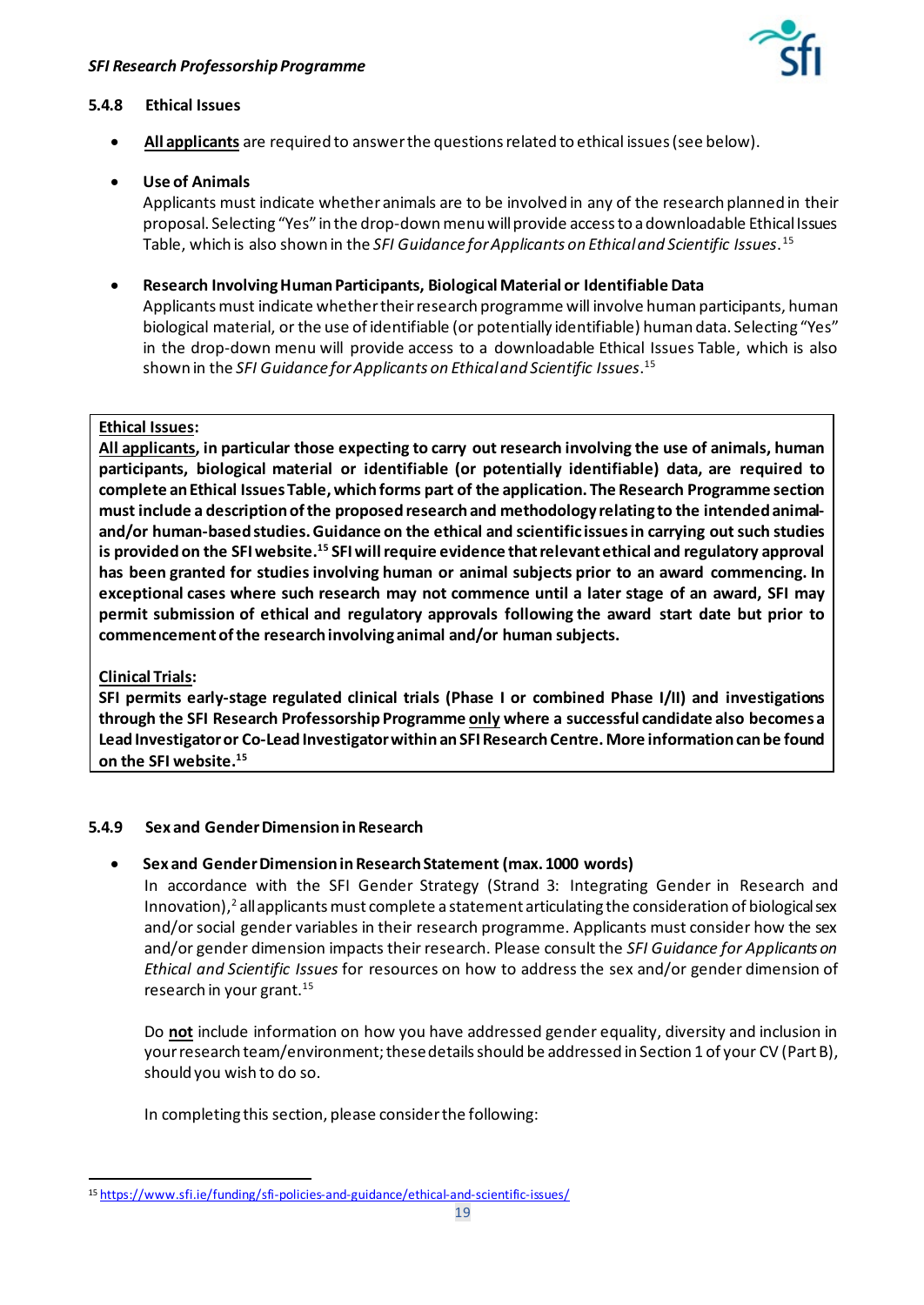

- *1. Is sex as a biological variable taken into account in the research design, methods, analysis and interpretation, and/or dissemination of findings?*
- *2. Is gender as a socio-cultural factor taken into account in the research design, methods, analysis and interpretation, and/or dissemination of findings?*

If the answer is yes to either or both of these questions, please describe how sex and/or gender considerations will be integrated into your research proposal. If not, please explain why sex and/or gender are not applicable to your research proposal.

## **5.4.10 Proposed Budget**

SFI funding supports the research programme costs of the applicant and his/herresearch group. Eligible costs include:

- Contributions to salaries/stipends for staff hired specifically to carry out the research programme. Please consult the SFI website for more information on the **SFI Grant Budget Policy (GBP)**. [16](#page-19-0)
- Relevant research expenses, including equipment, consumables and travel.
- Access charges for the use of large items of infrastructure or testbed facilities may be requested in certain situations; see the GBP for details.

In addition to direct costs, SFI also makes an indirect or overhead contribution **to the host Research Body**, which is reflected as a percentage of the direct costs (excluding equipment). Overheads are payable as a contribution for the indirect costs of hosting SFI-funded research programmes and are intended to enable the Research Body to develop internationally competitive research infrastructure and support services.

**Funding under the SFI Research Professorship Programme may onlybe used to support the activities of applicants and their proposed teams within Irish host Research Bodies. Applicants seeking to apply under a planned joint appointment with an institution outside of Ireland must utilise alternative funding sources to carry out their activities at that institution.** 

**SFI may carry out an audit to determine that its funding is being used in an appropriate manner in this regard. It is not permissible for research funded through an SFI Research Professorship Programme award to exhibit significant scientific overlap with work already funded elsewhere through other research awards, held either in Ireland or in another country.**

The costs eligible for grant support under the SFI Research Professorship Programme are those costs which can, uniquely and unambiguously, be identified with the proposed research programme. Applicants must give details of all relevant costs, including staff, equipment, materials and travel. Ensure that the final total provided includes all direct costs requested from SFI. Costs that will be covered by industry partners should not be included. All grants are made directly to the host Research Body. Please also refer to the **SFI General**  Terms and Conditions, <sup>[17](#page-19-1)</sup> and the GBP.

#### • **Staff: Salaries and Benefits**

<span id="page-19-2"></span>SFI Research Professorship Programme grants do **not**fund the core salary or benefits of the applicant. Contributions to team-member salaries, and fees and stipends for postgraduate students (PhD and MSc by research) may be requested. Salary contributions for Collaborators are not permitted. All information required to complete the Staff section of the budget can be found in **Section 4.1** of the

<span id="page-19-0"></span><sup>16</sup> <https://www.sfi.ie/funding/sfi-policies-and-guidance/budget-finance-related-policies/Grant-Budget-Policy-June-2021.pdf>

<span id="page-19-1"></span><sup>17</sup> <http://www.sfi.ie/funding/sfi-policies-and-guidance/sfi-general-terms-and-conditions/index.xml>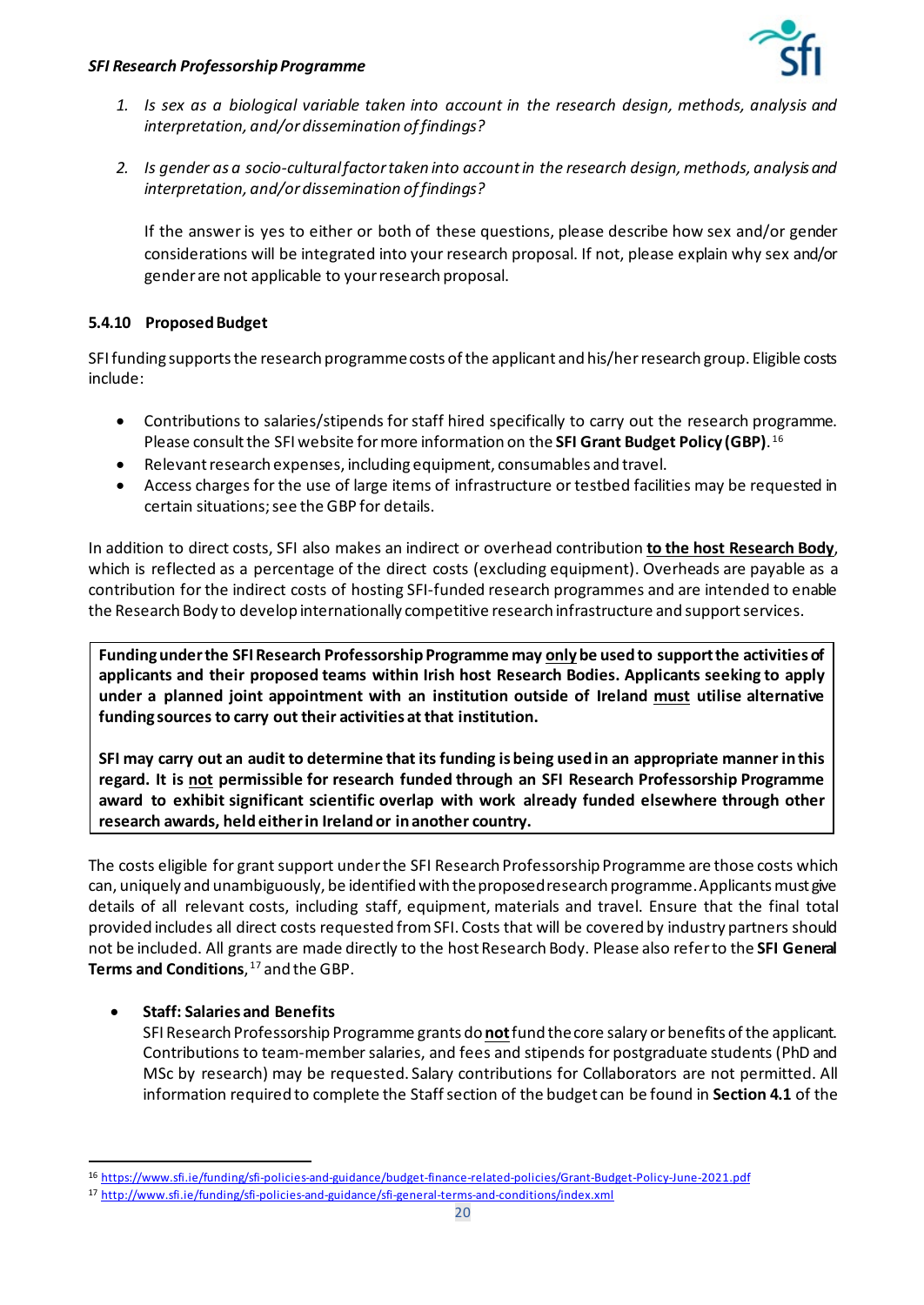

GBP and the associated **SFI Team Member Budget Scale**. [18](#page-20-0) Please note that the submission of an application by the host Research Body must only take place once salaries requested have been approved by the relevant Research Office.

#### • **Equipment**

All information required to complete the Equipment section of the budget can be found in **Section 4.2** of the GBP. It is permissible through this programme to seek funds to purchase the key research infrastructure required to carry out the proposed research. Applicants seeking such large items of equipment must ensure that **strong justification**is provided.

## • **Materials and Consumables**

All information required to complete the Materials and Consumables section of the budget can be found in **Section 4.3** of the GBP.Where relevant, a list of current **SFI Approved Access Charge Plans** and associated key contacts is available. [19](#page-20-1)

#### • **Travel**

All information required to complete the Travel section of the budget can be found in **Section 4.4** of the GBP.

## • **Ineligible Costs**

Under the SFI Research Professorship Programme, the salary of the applicant is **not** an eligible cost. Information regarding other ineligible costs can be found in **Section 5** of the GBP.

**Requests for the supplemental funding available to the host Research Bodies of successful awardees applying through Theme 1 of this call, as described in Section 4.4 of this call document, should not be included in proposals. Applications will be managed separately once awards have been approved and have started. Details on how to apply for the additional funding will be provided in a separate communication.**

## **5.4.11 Budget Justification (max. 3 pages)**

All information required to complete the budget justification can be found in **Section 7** of the GBP.

If cash and/or in-kind industry contributions have been agreed, provide details and describe how they complement the requested budget from SFI. Similarly, provide details of cash and/or in-kind contributions from international Academic Collaborators. Costs that will be covered through leveraging of funds from Industry or Academic Collaborators should not be included in the proposed budget.

Clear information should be providedwhere funding is to be apportioned to Collaborators. Please note that Collaborators based outside the Republic of Ireland or those not located within eligible Research Bodies in the Republic of Ireland are **not**eligible to receive funding through the SFI Research Professorship Programme.

If funding is sought for overseasservices, this should be clearly justified and the rationale for carrying out this activity outside of Ireland must be explained.

If a joint appointment is being sought, the budget justification **must** demonstrate that the funding being requested is appropriate to the proposed time commitment to the Irish host Research Body and the research programme that will be carried out.

<span id="page-20-0"></span><sup>18</sup> [https://www.sfi.ie/funding/sfi-policies-and-guidance/budget-finance-related-policies/SFI-Team-member-scales\\_June-2021-with-pension](https://www.sfi.ie/funding/sfi-policies-and-guidance/budget-finance-related-policies/SFI-Team-member-scales_June-2021-with-pension-and-increments.pdf)[and-increments.pdf](https://www.sfi.ie/funding/sfi-policies-and-guidance/budget-finance-related-policies/SFI-Team-member-scales_June-2021-with-pension-and-increments.pdf)

<span id="page-20-1"></span><sup>19</sup> <http://www.sfi.ie/funding/sfi-policies-and-guidance/budget-finance-related-policies/>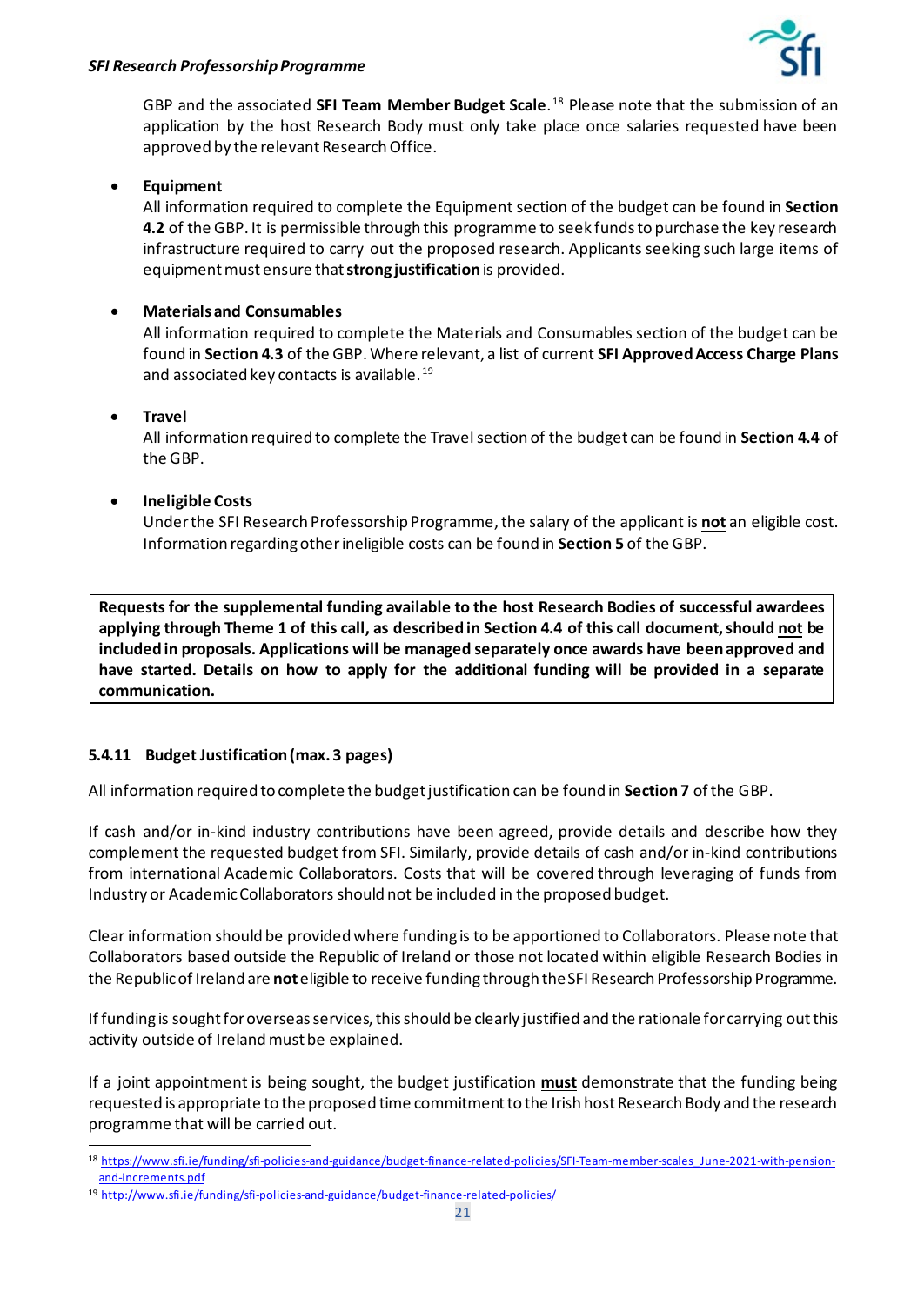

#### **5.4.12 Programme Documents**

#### • **Excellence in Leadership (max. 2 pages)**

Thisshould provide a statement of theapplicant's principalleadership achievements over their career to date. It should be clear from this statement that the applicant is well placed to occupy a position of senior leadership on an international stage.

#### • **Leadership Plan (max. 3 pages)**

A description should be provided of how the applicant will fill the identified gap in research leadership within the host Research Body. This should describe how the applicant will help to advance the international competitiveness of the host Research Body by fostering research excellence and new enterprising opportunities, how the appointee's vision for the Research Body will steer its progress, consistent with the strategic objectives of the Research Body, SFI and the national research agenda, and how the appointee's leadership plan will complement existing management structures and implement change where appropriate. Those applying as part of a planned joint appointment must indicate how their ability to act as a research leader will not be diminished (and will ideally be enhanced) through such an employment strategy. Such applicants should also detail how the joint appointment will be managed, including the steps that will be taken by the applicant to ensure that team members will be supervised and managed appropriately while the applicant is away from the Irish Host Institution.

#### • **Research Programme (max. 15 pages)**

Applicants are requested to provide sufficient detail for peer reviewers to comment on the quality of the ideas and proposed implementation. Applicants should aim to:

- o Describe clearly and concisely the specific aims and objectives of the proposal. They should be coherent, well-planned and should be linked with real deliverables.
- o Align the objectives of the programme of work with the strategic focus of the host Research Body, linking them with tangible deliverables.
- o Explain the background and significance of the proposed research does the study address an important research problem? Is it strategically important to Ireland and the host institution? What is the current state of the art in this research field? Describe and explain how the proposed work, if successful, will advance the state of the art. The background section should reference the state of the art in this research field.
- o Ensure that the novelty of the approach is clearly explained, again with reference to the state of the art.
- o Describe the methodology within the proposed programme, which should be well developed. How the proposed methodology advances the current state of the art should be described in detail. Is the proposed scientific approach (including the competencies and activities of the team members) feasible and realistic?
- o Ensure that all ethical issues relating to the proposed research are appropriately considered (see below).
- o Detail how the work to be carried out in Ireland will differentiate from, and add value to, work being carried out elsewhere under a proposed joint appointment, where applicable.

The application should also include:

- o Appropriate timelines, milestones and expected outputs for the proposed research (e.g., a Gantt chart), and the roles of the applicant, collaborators and team members in the work programme need to be clearly described.
- o Relevant preliminary data, which may either take the form of a) supporting reference(s) from the applicant's previous research, or b) a summary of results where the data has yet to be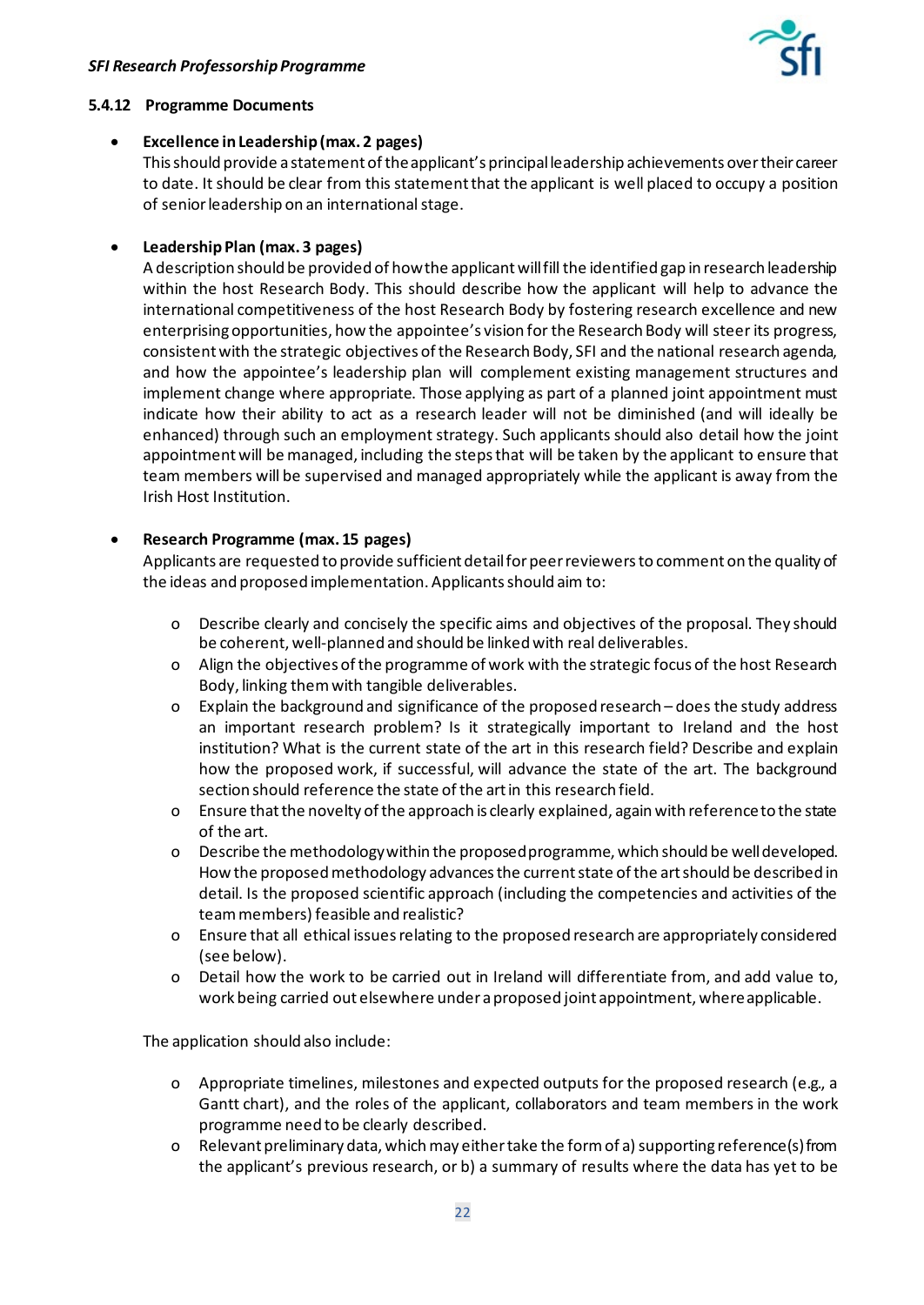published. In the latter case, this should be included within the 15-page research description as evidence that the applicant team has a track record in the field of the proposed research.

o Include a brief, longer-termperspective of how the research programme will develop over a ten-year period, assuming that a second cycle of funding is granted by SFI.

## • **Research Programme References (max. 5 pages)**

Appropriate references and citations for the research programme should be provided.

## • **Impact Statement (max. 3 pages)**

The impact statement should be as specific as possible and provide information that reviewers will find helpful in assessing the potential impact of the proposed research activity. Appropriate milestones and deliverables associated with the potential impact should be indicated; short-term and longer-term impacts may be equally valuable – the applicant is expected to provide detail on the likely timeframe required to deliver on the described potential impact(s); see Section 3.3 for further details. Where appropriate for the topic of the research, industry collaborations and co-funding (cash or in-kind) should be discussed. In addition, applicants seeking a joint appointment should indicate how the potential impact of their research may be enhanced through employment at two institutions. Such applicants must also indicate that an agreement has been reached between both institutions on how IP rights will be managed over the duration of the award – SFI **must receive confirmation** that an agreement has been put in place before an award can commence, which is in compliance with the National IP protocol and State aid rules. [14](#page-17-1),[20](#page-22-0)

## <span id="page-22-1"></span>**5.4.13 Infrastructure, Facilities, Services and Space Provided by the Research Body (max. 1 page)**

The application must provide details on the infrastructure, facilities and space to be provided by the host Research Body. This should include details of the office, laboratory, computing, animal or other facilities as necessary, where the research will be carried out, including all of the equipment that will be available, but **excluding** equipment requested in this application. Indicate what IP/technology transfer services are provided by the Research Body. A letter of support from the host Research Body must be included (see Section 5.4.14).

## **5.4.14 Letters of Support (uploads; max. 2 pages for each letter)**

The following letters of support **must** be included:

- A letter of support from the **host Research Body of the applicant**, which should comment on the infrastructure and services available, as outlined by the Applicant (see Section 5.4.13). This letter should contain a brief description of the institutional policy regarding the management of conflicts of interest. Where a joint appointment is envisaged, the letter **must**indicate the plans put in place in conjunction with the relevant institution outside of Ireland to ensure that the applicant will have a successful period of employment at both institutions, and that the indicated time commitments to both institutions in the proposal have been accepted and will be honoured.
- A letter of support from **each Academic and Industry Collaborator**. Letters from Academic Collaborators should provide full details of the intended intellectual and/or technical input to the proposal. In addition, Academic Collaborators seeking funds through the award must describe how these funds will be utilised. Letters from Industry Collaborators should provide full details of the intended intellectual input and, where relevant, the level of financial (cash and/or in-kind) contribution to the research programme. Similarly, letters of support from international Academic Collaborators should provide details of any cash and/or in-kind contributions being offered. Letters

<span id="page-22-0"></span><sup>20</sup> [http://eur-lex.europa.eu/legal-content/EN/TXT/PDF/?uri=CELEX:52014XC0627\(01\)&from=EN](http://eur-lex.europa.eu/legal-content/EN/TXT/PDF/?uri=CELEX:52014XC0627(01)&from=EN)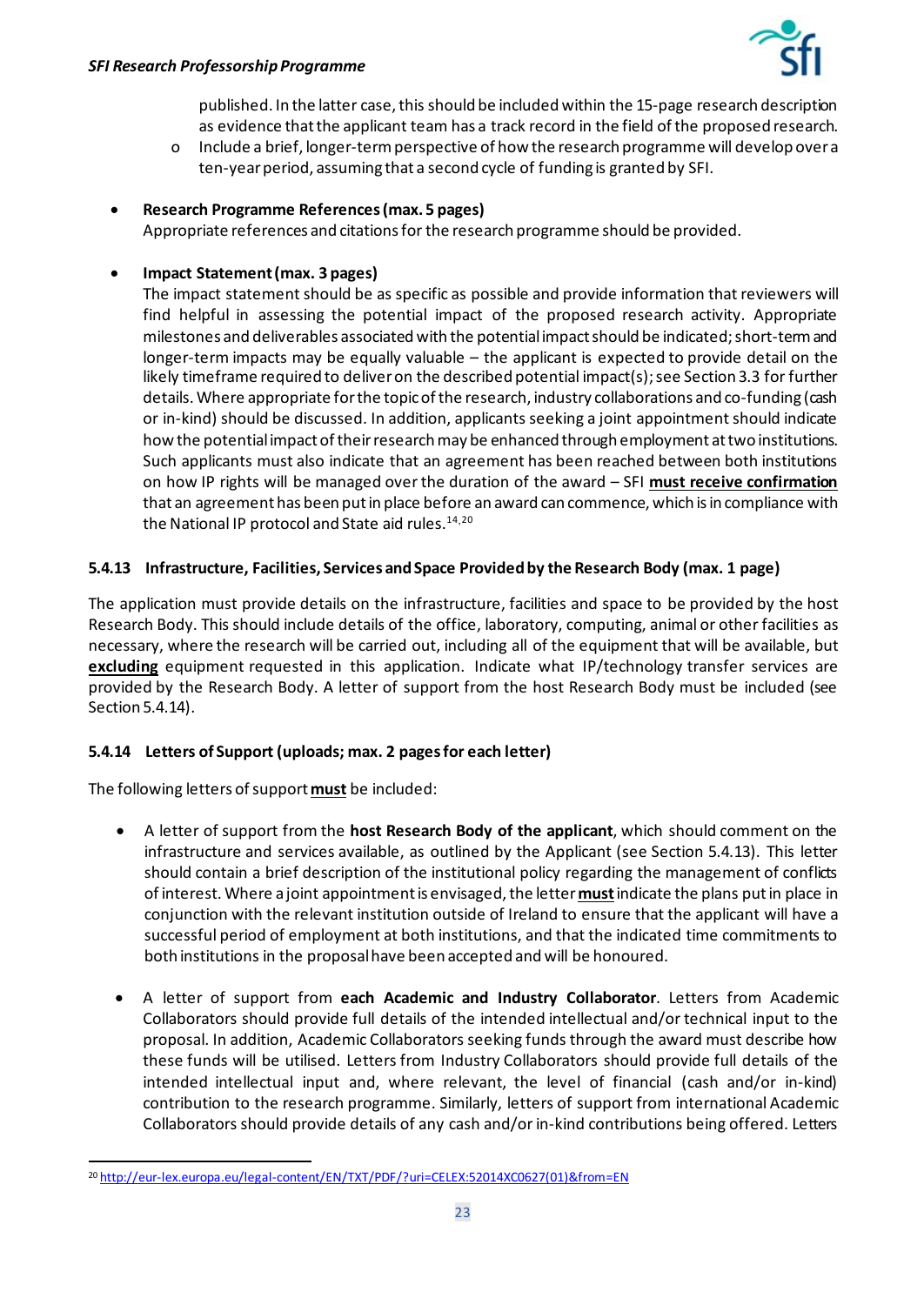

of support from listed Collaborators that merely provide theoretical or general support without specifically describing a meaningful and impactful contribution to the proposalwill be removed.

- Where the applicant will be offered a position in which there will be additional support from either an industry partner or a philanthropic organisation, **such that an Endowed Chair will be created**, a letter of support should be provided by an appropriate representative of the relevant industrial or philanthropic organisation. The letter should describe how the endowment will help with the progress of the applicant and team in their new location and should also indicate how any funding being provided will lead to reciprocal benefits for the donororganisation(s). Any activities envisaged by the endowing organisation in partnership with either the applicant or the host Research Body should be detailed in the letter.
- Where an applicant is seeking to take up a joint appointment, a letter of support should be provided **by an appropriate senior representative of the overseas institution involved**(e.g., a Dean/Head of the relevant School or the Vice President for Research, or equivalent). The letter should demonstrate that the institution concerned is supportive of the applicant's plans for taking up a joint appointment, and should describe what measures are planned, or have already been put in place, to ensure that the applicant will carry out successful and meaningful work in both institutions. Where the applicant has not yet started working at the institution concerned, the letter should also indicate whether the applicant has already signed a contract of employment with the relevant institution and, if this is the case, provide the date that the applicant has agreed with the institution to commence employment.
- In cases where the applicant is expected to take up a senior role (e.g., a Principal Investigator) within an **SFI Research Centre**, the application should also include a letter from the **Director of the Research Centre** concerned, which describes how the Centre will benefit from including the applicant within the team and, where possible, provides specific details on the areas in which the applicant will make a significant contribution. If the senior role is to be that of a Research Centre Director, the letter **must** come from the Vice President for Research (or equivalent) and should detail how the applicant will manage the role of Director alongside the activities envisaged under an SFI Research Professorship award.

**Applicants are requested to note that a process for formally joining a Research Centre as a Principal Investigator must also be completed.[21](#page-23-0) This is separate to, and not necessarily dependent upon, the outcome of an application to the SFI Research Professorship Programme and requires a written request to SFI from the Centre Director. The process of taking up such a role should be completed following the outcome of the application to this programme.**

Additionally, letters from the **industry sector** are permissible where a prior or existing collaboration with the applicant can be identified. Such letters may be included to help support the case for recruitment of the applicant through the SFI Research Professorship Programme and **must** describe the nature of the collaboration that has taken place or is ongoing at the time of application.

**Submission of an application through SESAME serves as the host Research Body's endorsement of the eligibility of the applicant as well as approval of the budget requested, the infrastructure to be provided by the Research Body and, furthermore, confirms the validity and accuracy of the details provided in relation to the current, pending and expired grants as detailed in the application.** 

#### **5.4.15 Excluded Reviewers**

Up to **three** individuals may be excluded from acting as reviewers for reasons of competition.

<span id="page-23-0"></span><sup>21</sup> <http://www.sfi.ie/funding/award-management/research-centres-award-management/process-for-changesadditi/>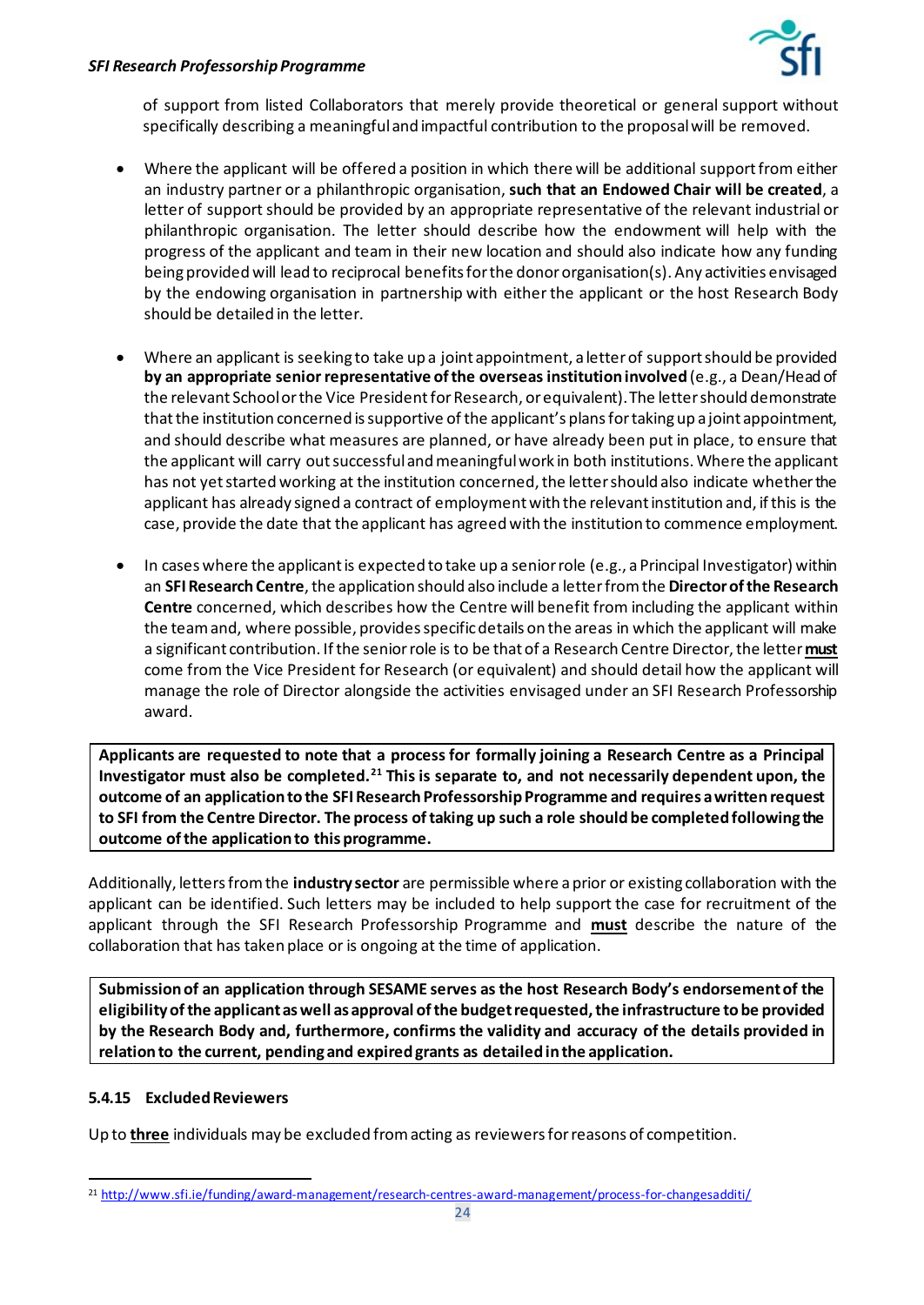

#### **5.4.16 View Proposal Prior To Submission**

Before submission, applicants are strongly encouraged to review the proposal and to ensure that the specified word and page limits have been adhered to, and that any required supporting information (e.g., letters of support) are included.

## **5.5 Research Body Approval**

It should be noted that the Research Body's submission of an application represents their approval of an application and agreement to SFI's Grant General Terms and Conditions. In particular, the host Research Body is approving:

- The eligibility of the applicant
- That the applicant will be, upon receipt of the grant, recognised as an employee of the Research Body for the duration of the grant
- That the requested budget,including salaries/stipends, equipment, travel and consumables, isin line with accepted institutional guidelines and appropriate to the intended time commitments
- The availability of infrastructure within the institution, as outlined by the applicant in the research proposal
- That the proposed research programme has not been funded by other sources
- That relevant ethical approval has been or will be sought and must be granted prior to the award commencing
- That the relevant licences will be in place at the time of award
- That the details provided in relation to the applicant's research funding history (i.e., current, pending or expired grants, as detailed in the application) are valid and accurate
- That permission from all team members and collaborators has been obtained, such that SFI may receive their personal information, and may processsuch data for the purpose of peer review

## **5.6 Applicant Agreement to Terms and Conditions**

It should be noted that submission of an application represents an agreement to SFI'sGrant General Terms and Conditions.<sup>[17](#page-19-2)</sup> Applicants that fail to comply with the above terms and conditions, or with requirements outlined in this call document, will not be eligible and their application will be withdrawn without review.

# <span id="page-24-0"></span>**6 Proposal Review Procedure and Criteria**

The submission of an application to SFI shall be construed as consent by the applicant to participate in the peer-review process. SFI reserves the right to withdraw applications without review where they do not meet the eligibility criteria.

## **6.1 Expression of Interest and Candidate Letter**

EoI I, EoI II and the Candidate Letter will be reviewed to determine the appropriateness of the role identified by the Research Body and the suitability and commitment of the selected candidate for an SFI Research Professorship Programme award. SFI willreview these documentsthrough internal assessments and may also engage external reviewers, should this be deemed appropriate for the process. SFI may seek further details and clarifications prior to coming to a decision on whether an invitation to submit a Full Proposalwill be sent. Should an invitation be sent, any feedback from the assessment of the EoIs and Candidate Letter that is provided to the host Research Body should be used to help develop the Full Proposal. Where a host Research Body is invited by SFI to proceed to the Full Proposalstage, the Research Body and the applicant should jointly develop the Full Proposalas outlined in this document.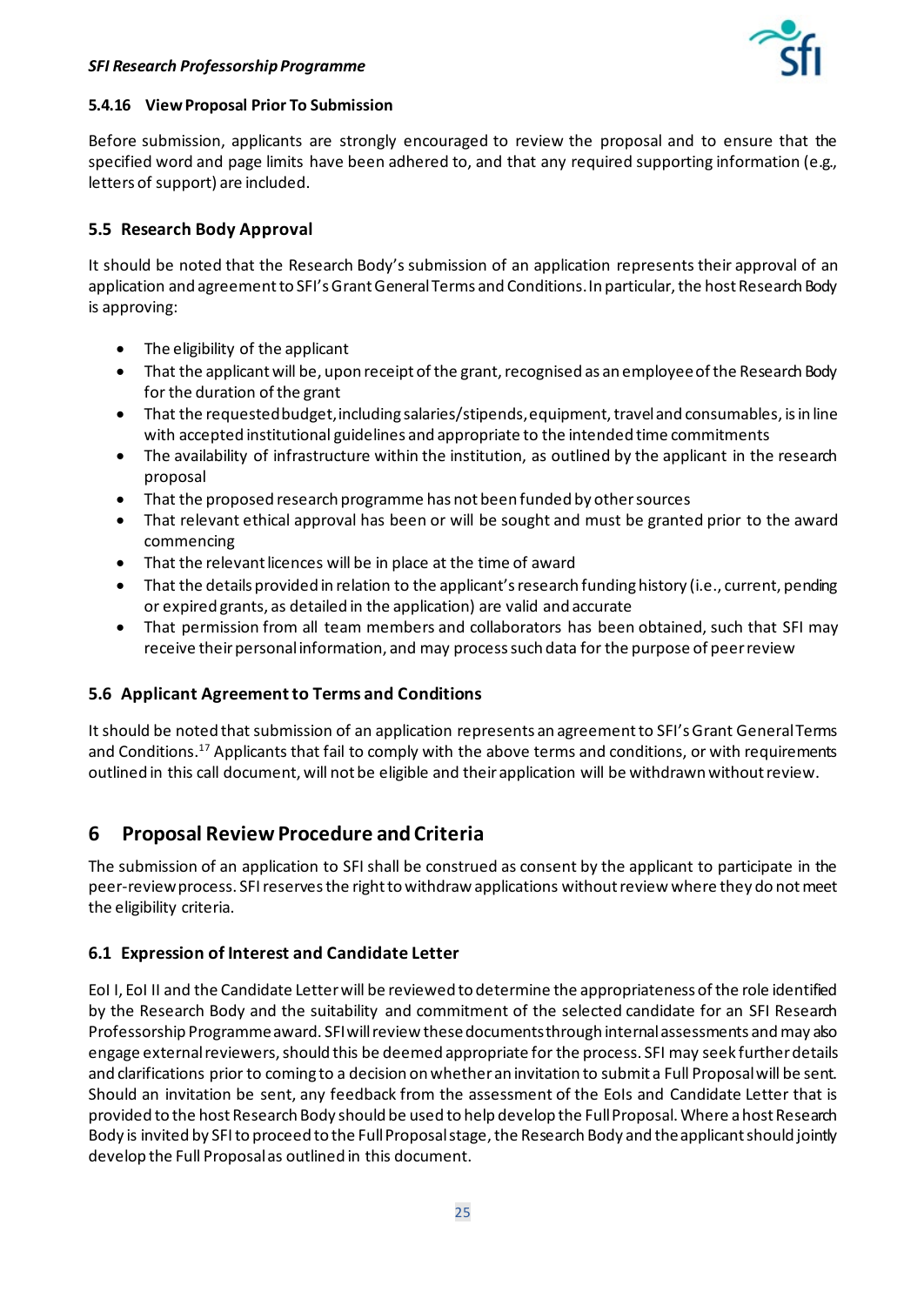

The following criteria will be considered during the review of the EoI and the Candidate Letter:

- *Justification of the need to create a new professorial position, at both the national level (e.g., alignment with areas of current national priority) and at the institutional level (e.g., to help with local strategic objectives)*
- *Quality and significance of the candidate's track record, and suitability to hold a senior position funded through the SFI Research Professorship Programme*
- *Appropriateness of the selected candidate for the position that the Research Body wishes to fill*
- *Level of planning and demonstrated commitment of the candidate and the host Research Body, including the recruitment package offered, the infrastructure being made available, and the progress already made in completing the recruitment of the candidate*

In addition, where candidates are intending to apply as part of a joint appointment, a further criterion will be applied:

• *Appropriateness of the planning, and clarity of the rationale for seeking to work in an Irish host Research Body as part of a joint appointment with an institution outside of Ireland*

## **6.2 Full Proposal**

The assessment of the Full Proposal will be carried out using an external peer-review procedure. In accordance with such processes used to evaluate proposals submitted to SFI, invited Full Proposals will be forwarded to international scientific experts for evaluation. The applicant may specify up to three individuals who should not act as reviewers for the application due to the competitive and confidential nature of the research programme; SFI will not refer the application to any of these individuals. Otherwise, selection of reviewers shall be at the sole and exclusive discretion of SFI.

The reviews returned by the peer experts will be collated and forwarded to the applicant, who will be provided with a defined period of time to submit a response to the comments made (advanced notice of dates and guidelines relating to the response will be indicated to applicants)*.* The applicant's response may be sent back to the expert reviewers, where deemed necessary and at the discretion of SFI, to obtain further clarification.

The following five review criteria, which are **equally weighted**, will be used forthe review of Full Proposals:

- *Quality, significance, and relevance of both the recent research record and the career achievements of the applicant, including their suitability to receive an SFI Research Professorship Programme award.* [22](#page-25-0)
- *Quality, significance, feasibility and relevance of the proposed research programme and its potential contribution to the economic, scientific and educational development of Ireland.* [23](#page-25-1)
- *Quality, credibility and relevance of the impact statement, including the likelihood, scale and value to Ireland of any societal and/or economic impacts*
- *Quality, significance, and relevance of the applicant's leadership plan and how it will complement existing management structures at the host Research Body*
- *The appropriateness of the budget and resources requested (i.e., whether this proposal represents good value for money), and the appropriateness of the skills, composition and size of the team requested*

<span id="page-25-1"></span><span id="page-25-0"></span><sup>&</sup>lt;sup>22</sup> Including, but not limited to, publication record (content, quality and availability (openness) of the publication, and not publication venue); record of securing relevant funding; visibility at and involvement in international conferences; stakeholder engagements, collaboration and partnerships; success with patent applications; relevant industrial experience; participation in reviews, etc. <sup>23</sup> Including importance and timeliness of the proposed research; quality of institutional support; communication and description of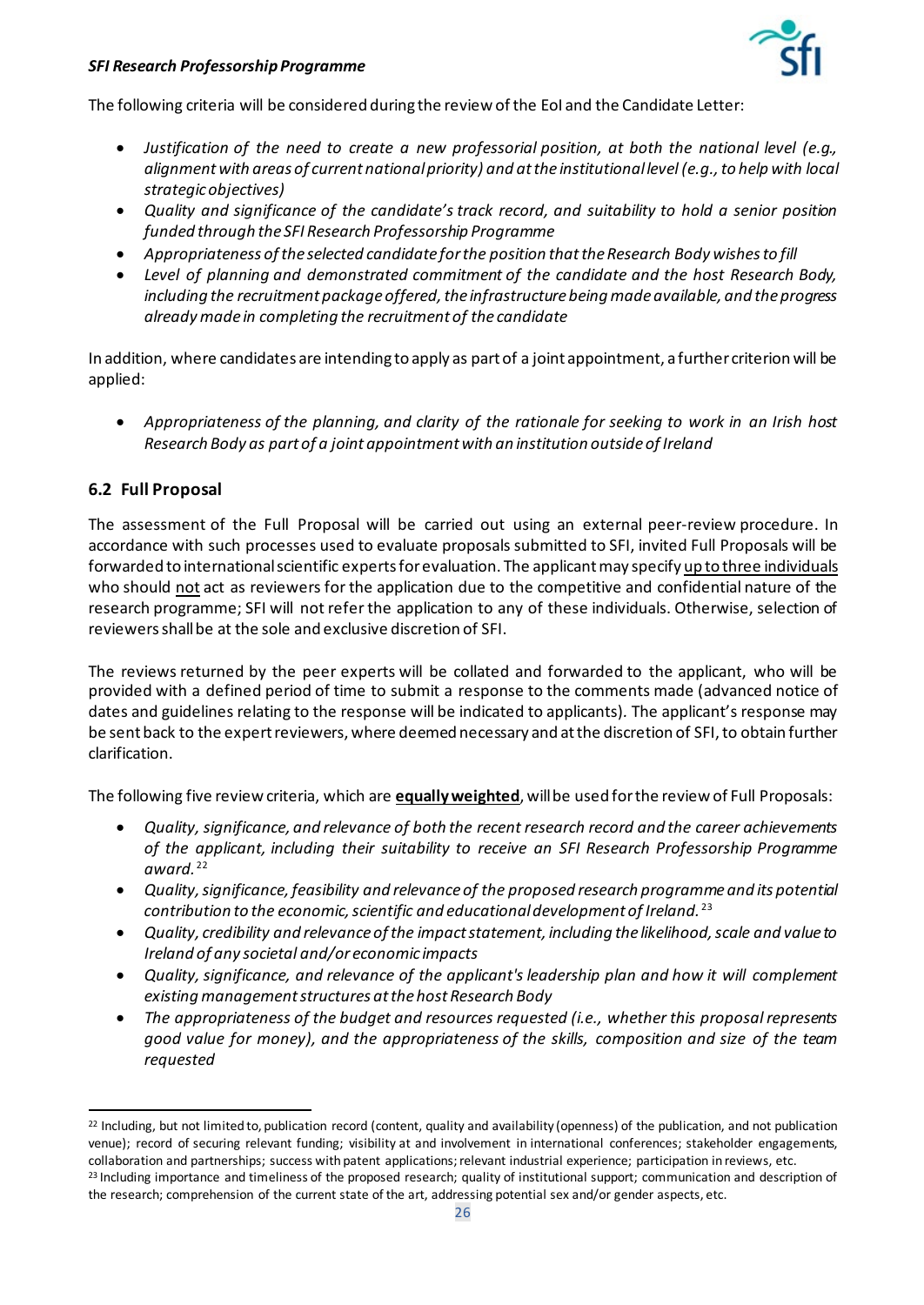

Where a proposal is seeking to create a joint appointment, reviewers will also be requested to comment on whether the applicant has provided a clear plan for such an arrangement and has convincingly demonstrated the additional benefits of dividing their time between institutions in two countries. This detail will not be a scored review criterion, but the information provided by reviewers will be taken into account when making a decision on whether a proposal may be approved for funding.

SFI reserves the right to modify the review process. Applicants will be notified of any relevant modification to the review procedure.

## **6.3 SFI Reviewer Code of Conduct**

Experts engaged by SFI are required to abide by the **SFI Reviewer Code of Conduct**. [24](#page-26-1) Amongst other requirements, this includes operation in a confidential, fair, independent and equitable manner. Experts are required to confirm, in advance of carrying out their review(s),that they will do so in a confidential manner.

The identity of experts who conduct the external expert reviews shall remain confidential and shall not be disclosed to the applicant. SFI shall not be liable for the release of information concerning proposals to third parties by those international expertsinvolved in the peer-review process.

Adherence to the SFI Reviewer Code of Conduct also requires experts to immediately identify and declare where a conflict of interest exists or arises; in such cases, alternative reviewers will be appointed.

Reviewers must adhere to high standards of integrity during the peer-review process. They must not compromise the intellectual property integrity of the application and may not appropriate and use as their own, or disclose to any third party, ideas, concepts or data contained in the applications they review.

# <span id="page-26-0"></span>**7 SFI Policies and Positions**

In advance of applying to any SFI programme, applicants are expected to be familiar with all relevant national and SFI policies including, but not limited to, the following:

*Clinical Trials –* Research programmes that include clinical trials as part of the study (see Section 5.4.8) must adhere to the **SFI Clinical Trial and Clinical Investigation Policy**[,15](#page-18-0) as well as with the requirements set out by the Health Products Regulatory Authority (HPRA). [25](#page-26-2)

*Animal Usage –* Applicants intending to use animals in their research projects are obliged to comply with the **SFI Use of Animals in Research Policy**, <sup>[26](#page-26-3)</sup> and should also ensure that their studies are in line with the HRPA's position on the use of animals in research.

*Research Integrity –* SFI places paramount importance on ensuring the highest standards of research integrity underpin all aspects of the research that it supports. To this end, SFI endorses the **National Policy Statement on Ensuring Research Integrity in Ireland**;[27](#page-26-4) that is, all institutions and award holders are expected to abide by this policy statement and the **European Code of Conduct for Research Integrity**. [28](#page-26-5)

<span id="page-26-1"></span><sup>&</sup>lt;sup>24</sup> https://www.sfi.ie/funding/sfi-policies-and-guidance/review/SFI - Reviewer Code of Conduct.pdf

<span id="page-26-2"></span><sup>25</sup> <https://www.hpra.ie/>

<span id="page-26-3"></span><sup>26</sup> [http://www.sfi.ie/resources/SFI-Policy-on-the-Use-of-Animals-in-Research\\_June\\_2016.pdf](http://www.sfi.ie/resources/SFI-Policy-on-the-Use-of-Animals-in-Research_June_2016.pdf)

<span id="page-26-4"></span><sup>27</sup> [https://www.iua.ie/wp-content/uploads/2019/08/IUA\\_Research\\_Integrity\\_in\\_Ireland\\_Report\\_2019.pdf](https://www.iua.ie/wp-content/uploads/2019/08/IUA_Research_Integrity_in_Ireland_Report_2019.pdf)

<span id="page-26-5"></span><sup>28</sup> [https://ec.europa.eu/info/funding-tenders/opportunities/docs/2021-2027/horizon/guidance/european-code-of-conduct-for](https://ec.europa.eu/info/funding-tenders/opportunities/docs/2021-2027/horizon/guidance/european-code-of-conduct-for-research-integrity_horizon_en.pdf)[research-integrity\\_horizon\\_en.pdf](https://ec.europa.eu/info/funding-tenders/opportunities/docs/2021-2027/horizon/guidance/european-code-of-conduct-for-research-integrity_horizon_en.pdf)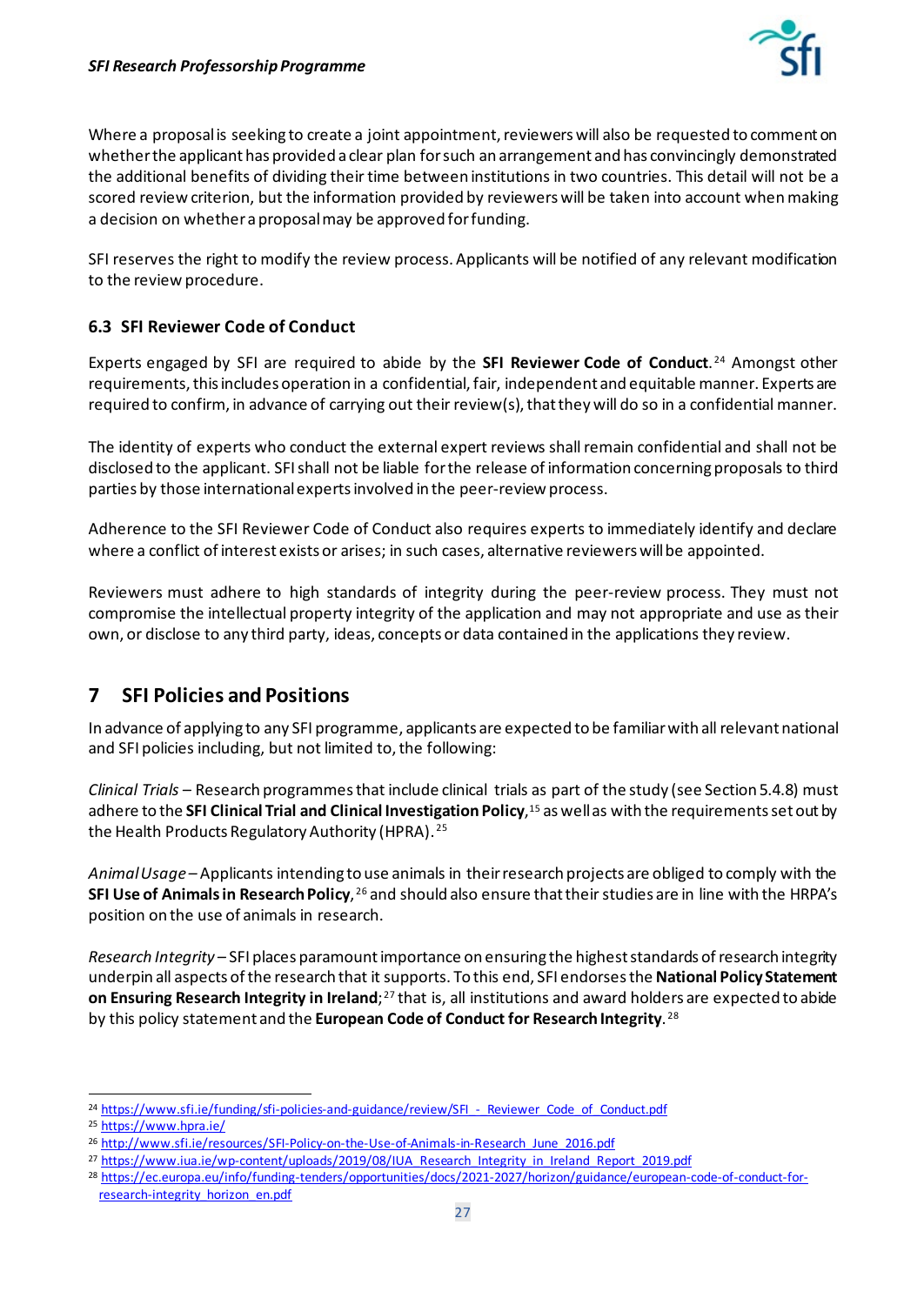

*Doctoral Education –* For postgraduate students funded by SFI, the host Research Body is expected to adopt the principles, standards and good practice for doctoral education as described in the **National Framework**  for Doctoral Education (2015), <sup>[29](#page-27-0)</sup> which SFI has endorsed.

*Intellectual Property Management –* Intellectual Property (IP) should be managed according to the policies set out in the Government publication: **Inspiring Partnership – the National IP Protocol 2019**[.](#page-7-2) <sup>9</sup> In cases where additional guidelines are specified by SFI they must also be followed. The IP arrangements are the responsibility of the Research Body and shall reflect the collaborative nature of the project, the level of cash and in-kind commitment made by the Industry Partner and compliance with State Aid Regulations.

*Gender Strategy* – Research should fully consider potential biological sex and socio-cultural gender dimensions as key analytical and explanatory variables. As articulated in the **SFI Gender Strategy (Strand 3: Integrating Gender in Research and Innovation)**, applicants are advised to demonstrate that they have considered any potential sex/gender aspects in their proposed research programme.

The strategy also sets out a target for 30% of SFI's portfolio of award holders to be women and for research teams to be composed of at least 40% of each gender by the end of 2020. As such, applicants should consider how these targets can be achieved at all levels of the research team.

*Maternity Supplement* – SFI is committed to removing and mitigating any existing or perceived factors that may limit the participation of women in Science, Technology, Engineering and Mathematics (STEM) careers. SFI invites its award holders to apply for a supplemental discretionary allowance to support their SFI-funded award when either an SFI awardee or a team member(including PhD students) funded on an SFI award takes a period of maternity or adoptive leave.<sup>[30](#page-27-1)</sup>

*Appeals Process –* This policy establishes procedures and responsibilities for the appeal of the declination of a proposal by SFI.  $31$ 

*State Aid –* All SFI funding granted under this call will be subject to, and must be compliant with, State Aid law. As such, proposals must be designed to ensure that any funding received from SFI does not, directly or indirectly, give rise to the granting of State Aid. Potential applicants are referred to the guidance provided by the European Commission in Section 2 of its **2014 Framework for State aid for research and development and innovation ([20](#page-22-1)14/C 198/01)**,<sup>20</sup> and that which has been developed by Knowledge Transfer Ireland.<sup>[32](#page-27-3)</sup> If in any doubt as to the interpretation or application of this guidance, potential applicants are advised to seek independent legal advice.

*Child Protection* – Where relevant, applicants and Research Bodies are required to comply with the provisions of the Children First Act 2015,<sup>[33](#page-27-4)</sup> and the National Guidance for the Protection and Welfare of Children **2017**. [34](#page-27-5) It is the responsibility of the Research Body to ensure that they are compliant with all applicable law.

*Data Protection Policy* – **The General Data Protection Regulation** is a legal framework that sets out guidelines for the collection and processing of personal information of individuals within the European Union.<sup>35</sup> Applicants are advised that they must be compliant with this regulation if they collect or process personal data.

<span id="page-27-0"></span><sup>&</sup>lt;sup>29</sup> [http://hea.ie/assets/uploads/2017/04/national\\_framework\\_for\\_doctoral\\_education\\_0.pdf](http://hea.ie/assets/uploads/2017/04/national_framework_for_doctoral_education_0.pdf)

<span id="page-27-1"></span><sup>30</sup> [https://www.sfi.ie/funding/sfi-policies-and-guidance/gender/SFI-Maternity\\_Adoptive-Policy-V2.3-Sept-2019.pdf](https://www.sfi.ie/funding/sfi-policies-and-guidance/gender/SFI-Maternity_Adoptive-Policy-V2.3-Sept-2019.pdf)

<span id="page-27-2"></span><sup>31</sup> <https://www.sfi.ie/funding/sfi-policies-and-guidance/review/>

<span id="page-27-3"></span><sup>32</sup> [https://www.knowledgetransferireland.com/Model-Agreements/Practical-Guides/Practical-Guide-to-State-Aid-Considerations](https://www.knowledgetransferireland.com/Model-Agreements/Practical-Guides/Practical-Guide-to-State-Aid-Considerations-in-Research-Development-and-Innovation-for-RPOs-and-Industry.pdf)[in-Research-Development-and-Innovation-for-RPOs-and-Industry.pdf](https://www.knowledgetransferireland.com/Model-Agreements/Practical-Guides/Practical-Guide-to-State-Aid-Considerations-in-Research-Development-and-Innovation-for-RPOs-and-Industry.pdf)

<span id="page-27-4"></span><sup>33</sup> <http://www.irishstatutebook.ie/eli/2015/act/36/enacted/en/pdf>

<span id="page-27-5"></span><sup>34</sup> [http://www.tusla.ie/uploads/content/Children\\_First\\_National\\_Guidance\\_2017.pdf](http://www.tusla.ie/uploads/content/Children_First_National_Guidance_2017.pdf)

<span id="page-27-6"></span><sup>35</sup> <https://gdpr-info.eu/>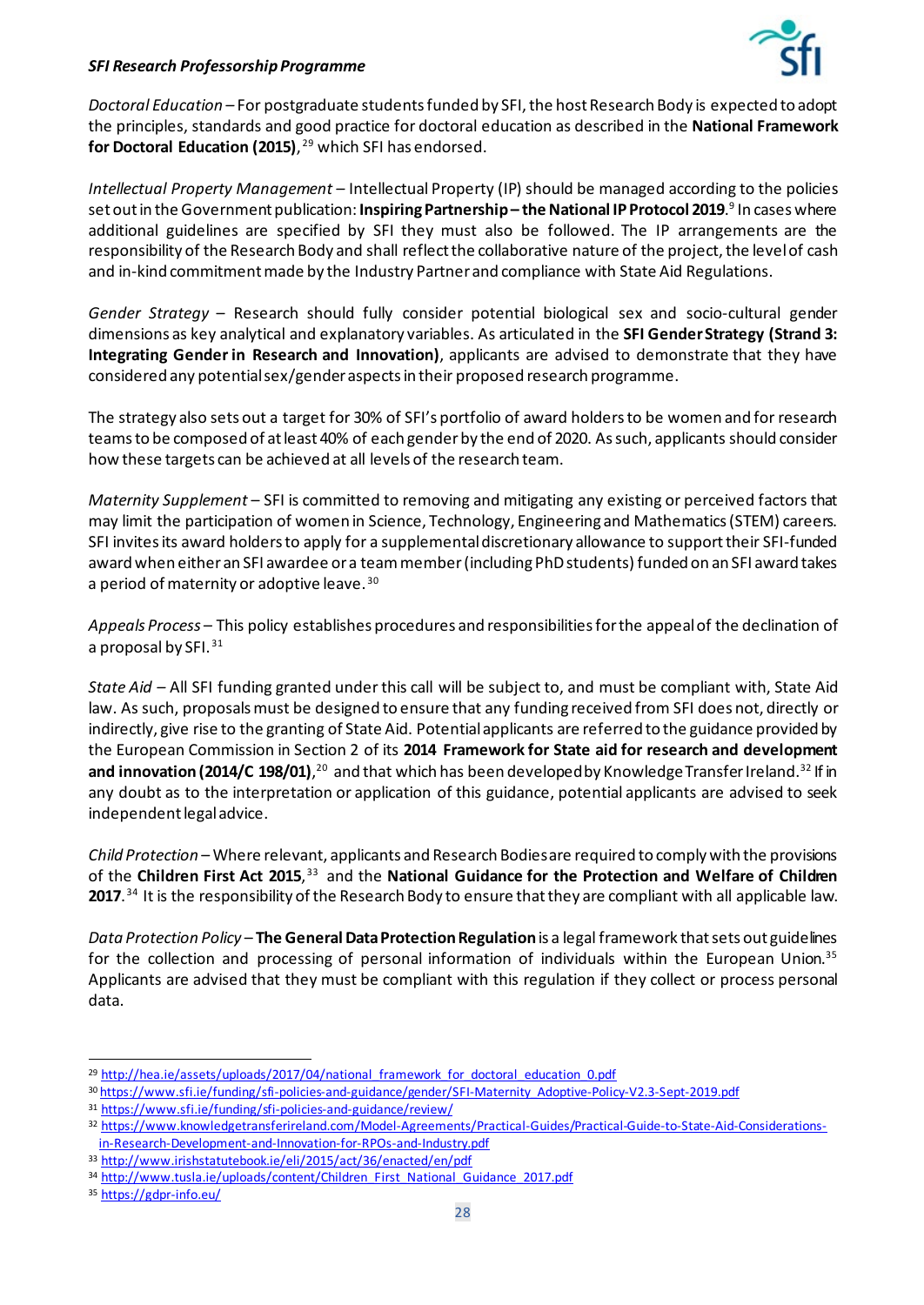

SFI may collect, use and disclose personal data provided in the application and/or otherwise obtained under, or in connection with, the application for processing the submission, for the performance of its statutory powers and functions, and for the general activities of SFI. Further details regarding SFI's collection, use and disclosure of personal data, and the rights of individuals with respect to any personal data held by SFI, are available in the **SFI Privacy Statement**. [36](#page-28-0)

During peer-review procedures, information may be sent to external experts in countries outside of the European Economic Area, including countries that are not recognised by the European Commission as having adequate data protection laws. By submitting an application to SFI, the Research Body and members of the Research Team are agreeing that they consent to the processing and transfer of personal information in this way.

During the application process or at any time thereafter, SFI may contact the Research Body, the Principal Investigator, or any member of the Research Team with regard to funding opportunities, activities or events organised by SFI or other relevant bodies, or for the purposes of monitoring and evaluation (including, but not limited to, the collection of scientific data or data relating to the application process). SFI may choose to authorise a third party to contact the Research Body, the Principal Investigator or any member of the Research Team on its behalf.

*Conflict of Interest* – SFI recognises that applicants may have a prior relationship with an industry partner engaged in an application for funding to SFI (e.g., industry consultancy role, founder of an academic spin-out company), which may be perceived as a conflict of interest. Where a potential conflict of interest exists, SFI requires that it is disclosed by the applicant to SFI and their Research Body and that any such situations are managed by the Research Body in accordance with the principles and mandates laid out in the **National Intellectual Property Guidelines**[.](#page-7-2) <sup>9</sup> Potential conflicts of interest with respect to Industry Partners named in the application should be directly declared within the applicant CV. Furthermore, the Host Research Body Letter of Support (see Section 5.4.14) should contain a description of the institutional policy regarding management of such conflicts.

*Open access* – In line with the principles espoused by Plan S, [37](#page-28-1) and those of the National Framework on the Transition to an Open Research Environment, [38](#page-28-2) SFI is committed to ensuring that all publicly funded research articles are openly available. Where a research publication arises in whole or in part from SFI-funded research (i.e., where one or other of the researchers concerned receives SFI funds in support of their endeavours), **SFI's Open Access policy** should be adhered to. [39](#page-28-3) SFI monitors compliance with this policy through scientific and financial reporting, financial audits and its Annual Stocktake of Research Outputs.

*Data Management* – Data governance and stewardship are key components of good research practice. Science Foundation Ireland is part of an initiative for the voluntary international alignment of research data management policies. [40](#page-28-4) Applicants may find it helpful to consult with this and Science Europe's framework for discipline-specific research data management when preparing a data management plan as part of their application for funding to SFI.<sup>[41](#page-28-5)</sup> Applicants should review individual programme funding call requirements regarding data management plans and timelines as to when they are required to be submitted.

Current SFI policies and positions will be reviewed on a regular basis; applicants are advised to consult the policy information in advance of submission of a proposal.

<span id="page-28-0"></span><sup>36</sup> <http://www.sfi.ie/privacy/>

<span id="page-28-1"></span><sup>37</sup> <https://www.coalition-s.org/principles-and-implementation/>

<sup>38</sup> <http://norf-ireland.net/>

<span id="page-28-3"></span><span id="page-28-2"></span><sup>39</sup> <https://www.sfi.ie/funding/sfi-policies-and-guidance/open-research/>

<span id="page-28-4"></span><sup>40</sup> <https://www.scienceeurope.org/our-resources/practical-guide-to-the-international-alignment-of-research-data-management/>

<span id="page-28-5"></span><sup>41</sup> <https://www.scienceeurope.org/our-resources/guidance-document-presenting-a-framework-for-discipline-specific-research-data-management/>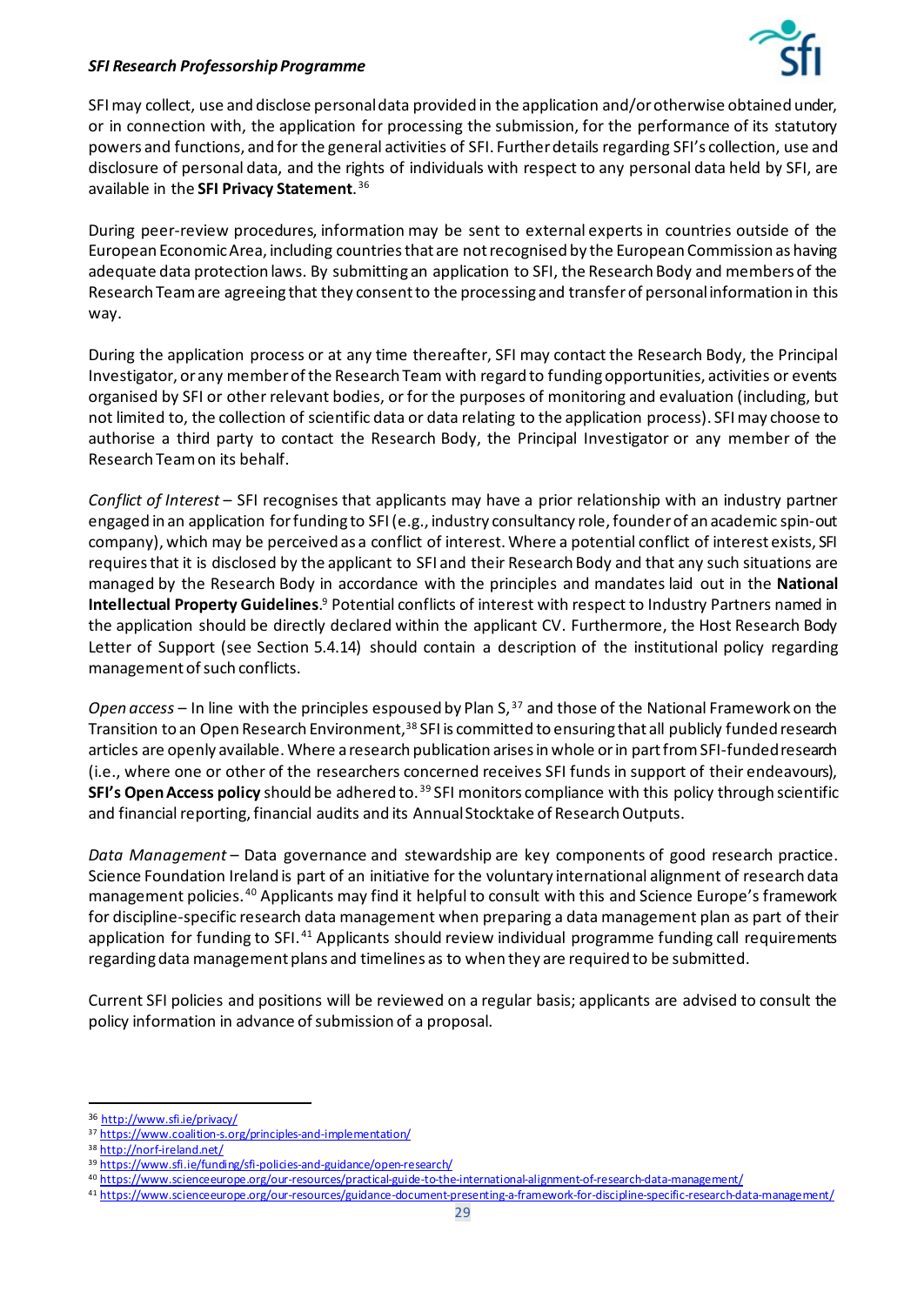

## <span id="page-29-0"></span>**8 Award Management**

## **8.1 Reporting Requirements**

The State makes a significant investment via SFI into scientific research and, as such, it is the responsibility of SFI to monitor the progress and outcomes of all the funding it administers. All SFI award holders are required to report on emerging outputs and impacts for the duration of their awards and for up to five years beyond. The progress reporting requirements for awards made under the SFI Research Professorship Programme are inclusive of **Annual Reports**, completion of the annual stocktake of SFI **Research Outputs** and the completion of a **Researcher Snapshot**.

The annual report is used to monitor progress of the individual awards against the overall objectives of the SFI Research Professorship Programme. Each of the SFI Research Professorship Programme call objectives, with expected outputs, is discussed in turn below:

• **Objective:** *To provide a mechanism for recruiting world-leading researchers to Ireland's research institutions*

**Expected Outcomes**: The recipient of an SFI Research Professorship award will be world leading, as indicated by having a record of producing excellent scientific research with demonstrable or potential economic and societal impact. Additionally, SFI expects that those funded through the Research Professorship programmewill attract and recruit the next generation of excellent researchers to their teams and provide the support and guidance to enable them to build exceptional careers in academia or industry.

- **Objective:** *To encourage institutions to appoint women to senioracademic positions in Ireland* **Expected Outcomes**: SFI recognises the need to provide opportunities for women in leadership roles within Ireland. The SFI Research Professorship Programme call will implement actions designed to encourage Research Bodies to appropriately consider the recruitment of Research Professors who are women. Excellence can only be attained where gender balance is embedded in leadership and decision-making. Science Foundation Ireland (SFI) aims to improve the gender balance of leadership positions in awards funded by SFI by ensuring that at least 35% of award holders are of the underrepresented genders by 2025 (Source: SFI Strategy 2025: Shaping Our Future).
- **Objective:** *To allow excellent researchers to hold a joint appointment between institutions in Ireland and an institution abroad*

**Expected Outcomes**: The key purpose of the SFI Research Professorship programme is to attract world-leading research talent to Ireland. In addition, SFI is committed to supporting meaningful and beneficial collaborations between institutions in Ireland and abroad. Awardees who intend to take up international joint appointments are required to commit at least 40% of their time to their Irish Host Research Body where they are expected to demonstrate influence and leadership. SFI Research Professors on joint appointments will be asked to report on the division of their time between institutions and on the management of their research team in Ireland. SFI will require updates on the added benefits afforded to the award through the joint appointment, such as international collaborations and training, staff exchanges, and the expansion of Ireland's research capacity into new areas.

• **Objective:** *To increase the number of current ERC awardees working in Ireland and to provide a strong platform for future ERC successes*

**Expected Outcomes**: SFI acknowledges the excellence of researchers funded by the ERC and has a key target to increase the number of ERC grants made to researchers based in Ireland. The SFI Research Professorship Programme is designed to attract ERC applicants from abroad, with particular focus on individuals operating in areas of strategic importance to Ireland and those with a high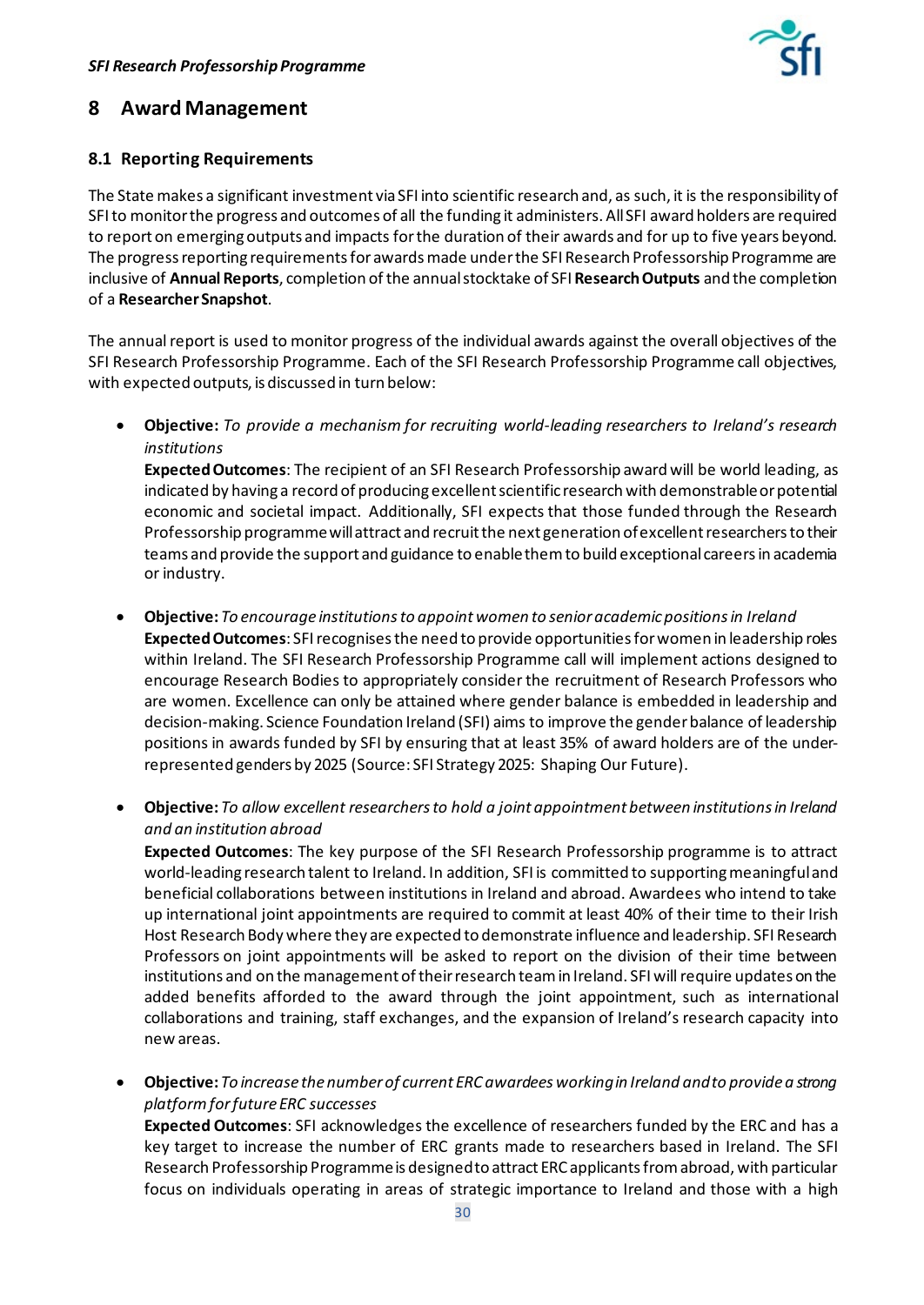

likelihood of having both economic and societal impact. All ERC-funded awardees will be asked to report on the benefits of ERC funding to their SFI Research Professorship award.

It is SFI's expectation that winners of SFI Research Professorship Programme awards who are not active ERC awardees at the time of application, will go on to apply during the lifetime of their SFI award. Where applications to the ERC are made, SFI should be notified as part of the next annual report, providing an overview of the submission in the report and informing SFI of the outcome once known. SFI Research Professors will be expected to have support from their host Research Body in Ireland in facilitating their (successful) bidding for funding from the ERC and other EU schemes.

• **Objective:** *To increase the number of leadership roles held by Ireland-based PIs in major European initiatives, in particular those supported under the Horizon 2020 and Horizon Europe Framework Programmes*

**Expected Outcomes**: SFI expects that researchers based in Ireland will obtain research funding from as wide a range of sources as possible. SFI's expectation is that the high calibre of Research Professorship Programme awardees will allow them to compete successfully for funding in Horizon 2020 and the upcoming Horizon Europe Framework Programme, not least through ERC schemes. In their annual report, awardees are asked to report on the funding opportunities that they have pursued and won, and also to report on the position held by the PI on successful awards. This will allow SFI to track this progress on an annual basis.

- **Objective:** *To add critical expertise and excellence to SFI Research Centres and other centres of scale* **Expected Outcomes**: SFI strongly encourages Research Professors to establish themselves as key leaders within their host institutions and to engage with relevant SFI Research Centres by becoming a Research Centre collaborator, investigator, or by winning a Research Centre Spokes award.
- **Objective:** *To increase Ireland's success in winning top-tier international prizes* **Expected Outcomes:** SFI has a clear target for SFI-funded researchers to win top-tier international prizes. SFI's expectation is that awards made under the SFI Research Professorship Programme will contribute significantly towards attaining this target and hence awardees will be asked to report on all prestigious prizes or awards received during the reporting period.
- **Objective:** *To build reputation that helps to attract new partnerships with industry* **Expected Outcomes:** A key objective of the Research Professorship Programme call is to foster and support collaborations with industry and, as such, SFI's expectation is that Research Professorship Programme awardees will develop and/or further grow such relationships. Data gathered in support of such activities will enable SFI to measure increases in joint funding instruments with key agencies and companies, and to demonstrate increases in collaborations with Ireland's strategic partners. Awardees are asked to report on all industry engagements relevant to this award.
- **Objective:** *To further enhance the quality of academic outputs from Ireland's research institutions, such that they are recognised as being amongst the best in the world*  **Expected Outcomes:** To date, SFI funding has produced high-quality, high-impact publications that have resulted in Ireland rising to be highly rated in international bibliometric rankings of repute. SFI's expectation is that the grants made through the Research Professorship Programme will help to ensure that such high rankings are maintained and, ideally, improved. Awardees are asked to report on all refereed journal and conference publications and international presentations directly supported by the grant. This support must be acknowledged in all publications.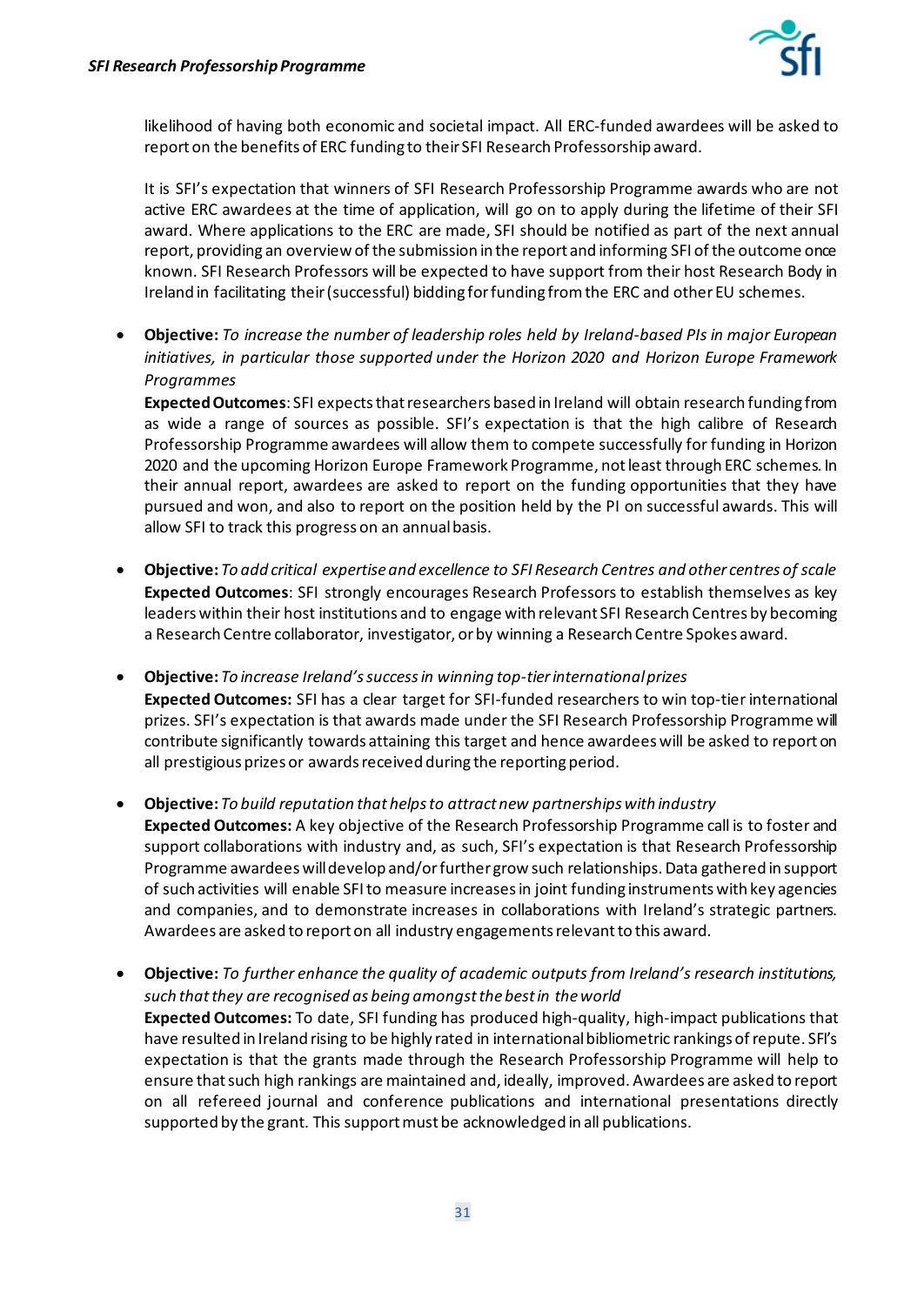

• **Objective:** *To increase the proportion of invention disclosures, patents, licences and spinouts recorded by Enterprise Ireland that are directly linked to SFI-funded research* **Expected Outcomes**: It is expected that research carried out by SFI Research Professors will result in excellent scientific research that has potential economic and societal impact. Awardees will be asked to report on all commercialisation outputs arising from this award, including the number of invention disclosures, patents, licences and spinouts.

The SFI Grants and Awards Management System, SESAME, is the primary conduit for annual reporting. Research Professorship Programme awardees will be requested to submit their annual report by the 31<sup>st</sup> of January every year to report on activity during the previous calendar year (January – December). The Standard Report template, which is available on SESAME, must be used. An additional final report must be submitted (also using the Standard Report template) within three months of the expiration date of the award. In addition to the annual report, awardees are also obliged to keep their SESAME Researcher Profile updated as the SFI annual census data is drawn directly from the data entered into the Profile; this must also be updated and completed by 31st January every year. Reporting procedures are detailed on the SFI website,  $42$ and further assistance on using SESAME to prepare reports is available. [12](#page-12-1)

**The reporting requirements for awards made under the SFI Research Professorship Programme must be adhered to. Individuals who hold the primary responsibility for reporting and who fail to comply with reporting requirements, run the risk of having their grant payments suspended and their eligibility to apply for funding in forthcoming SFI calls affected.** 

## **8.2 Progress Site Reviews**

Each recipient of an SFI Research Professorship award will be subject to progress review in the form of a site visit conducted by SFI with a panel of international peer reviewers during the first five-year cycle of the award; most likely, the review will take place in the fourth year of the award. The panel is asked to assess the progress and direction of the research, the quality of the team and partnerships, the management of the budget and the potential impact of the research programme. The commitment of the Research Body as outlined in the letter of support, in particular the teaching and non-research commitments of the PI, will be assessed. The outcome of the progressreview will be instrumental in assisting SFI to decide whether an invitation to submit a Continuity Proposal for a second five-year cycle of support will be made. As stated in the SFI General Terms and Condition[s,17](#page-19-2) the Foundation reserves the right to terminate an award if, in the opinion of the Foundation, progress is not deemed to be satisfactory. Alternatively, a decision may be made to allow the first cycle of funding to be completed without an invitation to submit a Continuity Proposal.

# <span id="page-31-0"></span>**9 Further Information**

Frequently asked questions (FAQs) are available on the SFI website.<sup>[43](#page-31-2)</sup> For all additional queries please contact: [researchprof@sfi.ie](mailto:researchprof@sfi.ie)

<span id="page-31-1"></span><sup>42</sup> <http://www.sfi.ie/funding/award-management/reporting-procedures/>

<span id="page-31-2"></span><sup>43</sup> <https://www.sfi.ie/funding/funding-calls/sfi-research-professorship/FAQs-2020-rolling-call.pdf>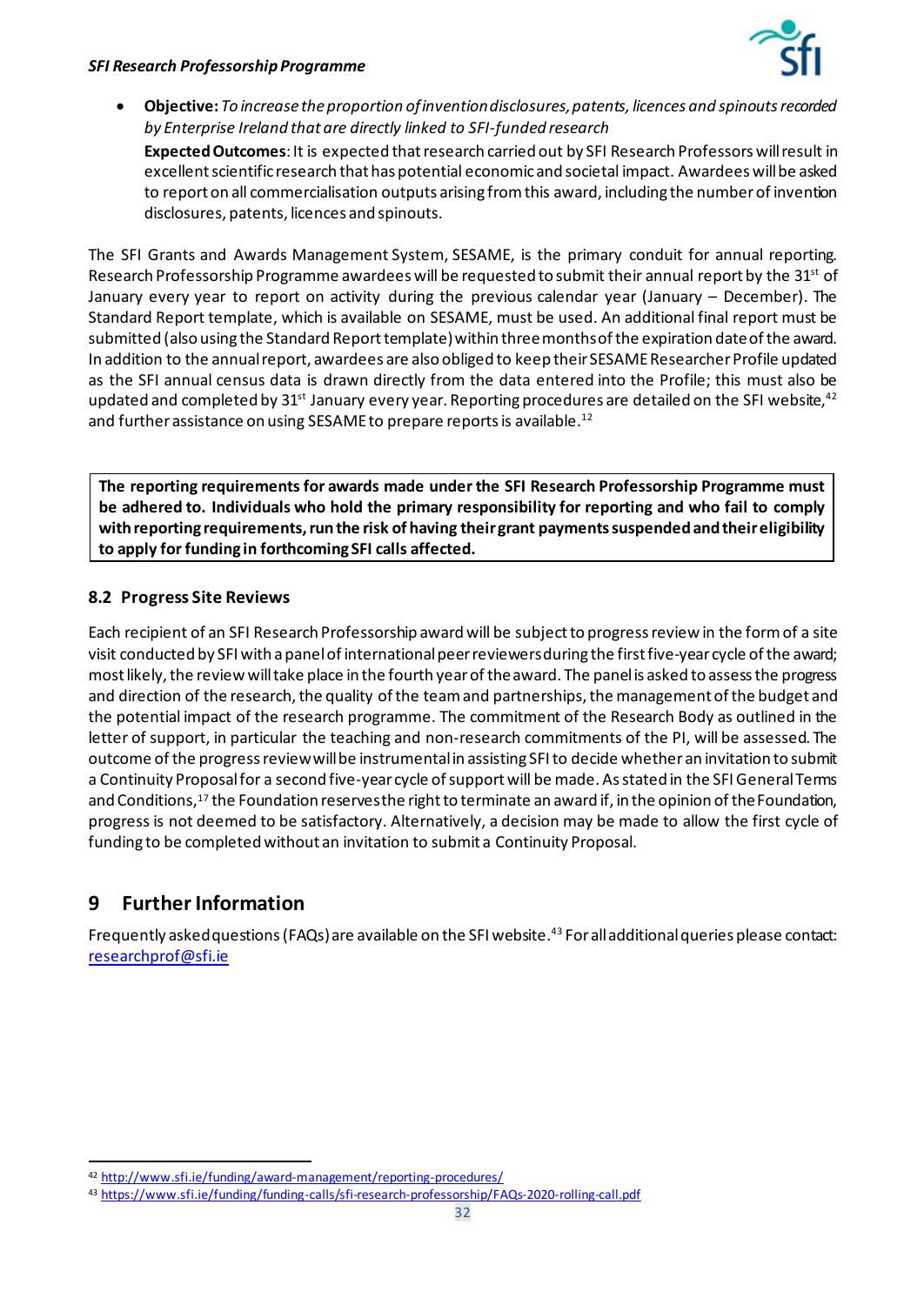

# <span id="page-32-0"></span>**Appendix A: Applicant CV Template (max. 6 pages)**

Please note that your full research funding track record and supervisory details should be uploaded via SESAME and should **not** be included in this CV. Please **do not** include any type of journal or publication metrics (e.g., impact factor or h-index),<sup>[44](#page-32-1)</sup> or refer to the total number of papers you have authored or co-authored. Deviating from these instructions may result in the redaction of these details or render your application ineligible for review.

#### **SECTION 1 – Applicant Details (max. 3 pages)**

#### **NAME AND CONTACT DETAILS**

#### **CAREER PROFILE (Education and Employment)**

*Please outline your education and employment history, provide details of any periods of leave from research (for example, due to parental leave, long-term absence through illness or working in industry) or periods of part-time work.*

#### **KEY ACHIEVEMENTS IN RESEARCH EXCELLENCE & IMPACT**

*Describe the significance and/or impact of up to 3 key achievements per category below. For each example, provide an outline of the stated achievement, what specific role you played, why you think it is important, any benefit to the field and, where relevant, the resulting impact.* 

#### **A. Key Achievementsinthe Generation of Knowledge**

*[Please describe how you have contributed to the generation of new ideas and hypotheses, and the significance and/or impact of the latter including, but not limited to, preprints, open data sets, software, publications, innovation and commercialisation activities (e.g., verified invention disclosures, patents, licences, novel assays and reagents), policy publications, and evidence synthesis pieces. Highlight if these are openly available and include a DOI if available. Please delete this guidance once completed.]*

#### **B. Key Achievements in the Development of Individuals**

*[Please describe your role in the success of a team or team members. You may wish to refer to how you have supported individuals in progressing their careers or how you have been integral to a team's success (including supporting equality, diversity and inclusion in your team and mentoring). You may also wish to refer to contributions you have made to the success of consortia, collaborations, academic activities (e.g., teaching and workshops). Please delete this guidance once completed.]*

#### **C. Key Achievements SupportingBroader Society and the Economy**

*[Please describe your key achievements in supporting society and knowledge exchange, such as engagements with the private sector, the public sector and/or the broader public (e.g., spin-out activities, policy changes including, but not limited to, inclusion and/or collaboration of the public in research processes, community education and public engagement, efforts to advise policy makers, positive stakeholder feedback, or the provision of information to the press). Please delete this guidance once completed.]*

#### **D. Key Achievements Supporting the Research Community**

*[Please describe your key achievements supporting the wider research community, such as editing, reviewing, and evaluation of researchers and applications for funding. Your response can also include activities such as organising events that benefited the research community, improving research culture (including, but not limited to, ethics, research integrity, equality, diversity and inclusion). Please delete this guidance once completed.]*

<span id="page-32-1"></span><sup>44</sup> Examples include, but are not limited to, H-index, i10-index, G-index, H(2)-index, HG-index, Q2-index, AR-index, M-quotient, Mindex, W-index, Hw-index, E-index, A-index, R-index, W-index, J-index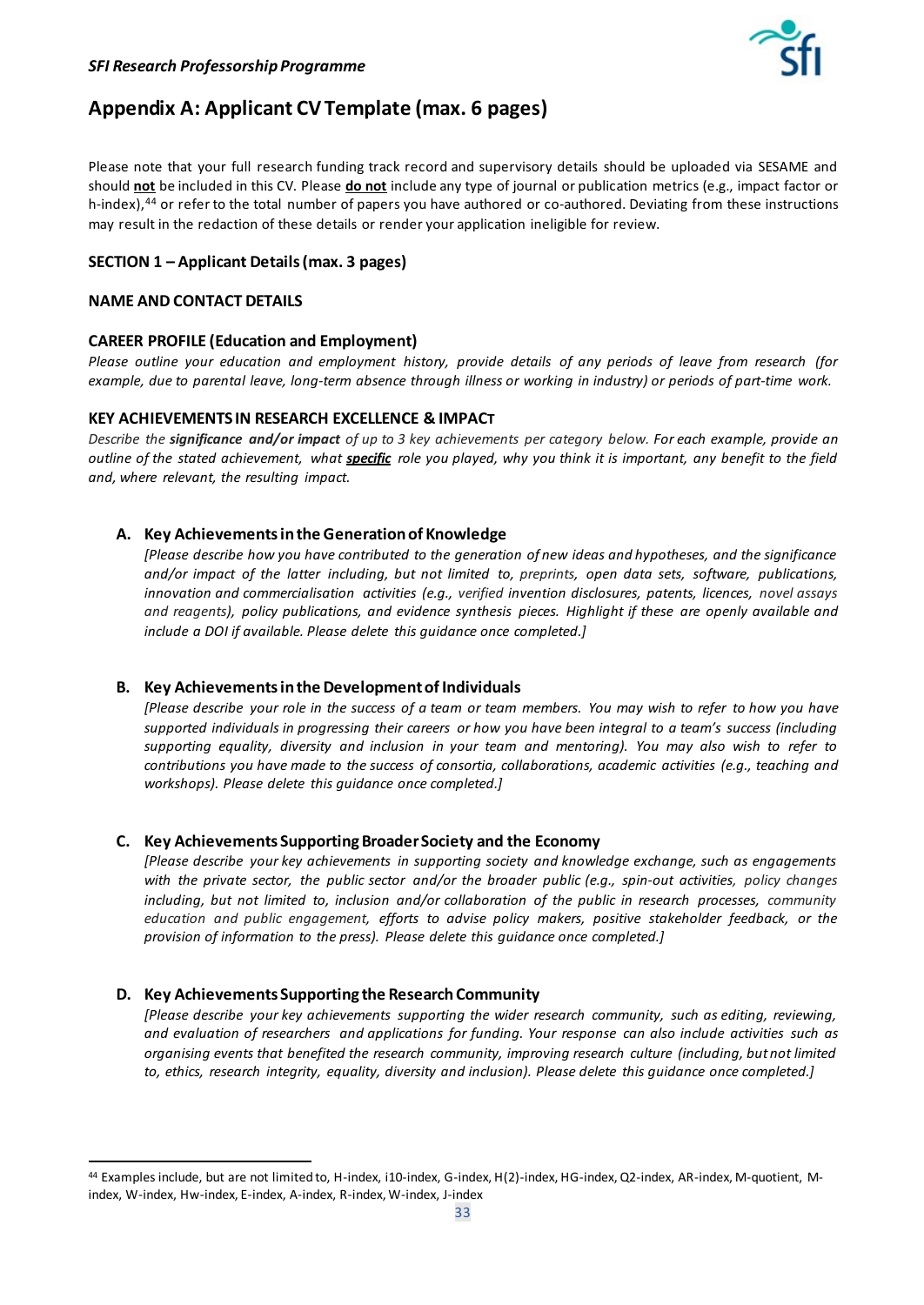

#### **SECTION 2 – Publication Details (max. 3 pages)**

*Please do not exceed the maximum number of publications requested. Deviating from these instructions may result in the redaction of these details or render your application ineligible for review. Please briefly describe the importance/impact of your publication and whether these publications are openly available.*[45](#page-33-0)

#### **A. SELECTED SENIOR-AUTHOR PUBLICATIONS**

*Detail up to 10 peer-reviewed, senior-author (that is, first, joint-first or last author) primary-research publications, which will confirm, where relevant, that you meet the eligibility requirements for publications for this programme. Preprints may only be included where a Digital Object Identifier (DOI) is quoted. Note that publications where the applicant claims joint-first authorship will only be accepted as senior-author publications where the article clearly verifies this.* 

1.

#### **B. OTHER PUBLICATIONS**

*You should list up to 10 other publications (where you are a senior author or otherwise) that you wish to be considered in the assessment of this application. You should ensure that your primary research outputs are prioritised; however, reviews, essays and any other secondary-research articles relevant to this application may also be listed.*

1.

<span id="page-33-0"></span><sup>45</sup> Numbers of citations are appropriate in this instance.